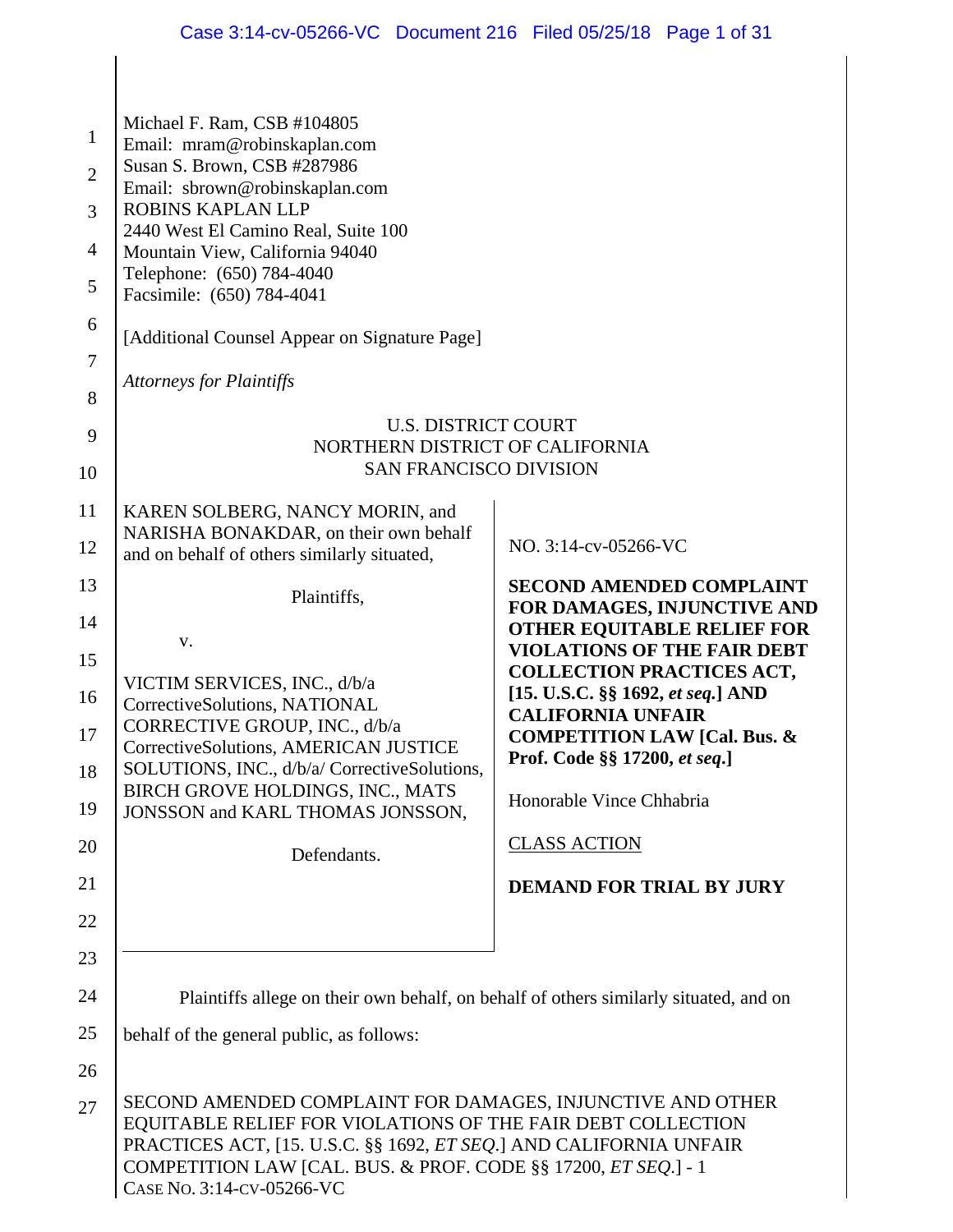1 2

#### **I. INTRODUCTION**

3 4 1. The plaintiffs are three California consumers who received a series of letters threatening them with criminal prosecution unless they paid alleged debts arising from dishonored checks. The letters all bore the seal and letterhead of a county district attorney.

5 6 7 8 9 10 11 12 13 14 15 16 17 2. What the plaintiffs did not realize was that these letters—although they appeared to come from California district attorneys—were actually sent by Defendant CorrectiveSolutions, a private debt-collection business. The letters claimed that the plaintiffs would face criminal prosecution unless they paid the amounts owed on their checks plus over \$200 in illegal fees. Corrective Solutions operates much like any other high-volume debt collector: It solicits business from national retailers and other merchants and then attempts to collect on dishonored checks using standardized collection notices. But there is one crucial difference: Under CorrectiveSolutions' "Bad Check Restitution Program," the company pays county district attorneys for the use of their seal and letterhead, thereby disguising its ordinary civil debt collection as law enforcement. It is CorrectiveSolutions' business model to scare consumers into believing that they are the subject of real criminal proceedings and that unless they "agree" to pay for an expensive "diversion" program, they may be arrested, prosecuted, and even imprisoned.

SECOND AMENDED COMPLAINT FOR DAMAGES, INJUNCTIVE AND OTHER EQUITABLE RELIEF FOR VIOLATIONS OF THE FAIR DEBT COLLECTION PRACTICES ACT, [15. U.S.C. §§ 1692, *ET SEQ*.] AND CALIFORNIA UNFAIR COMPETITION LAW [CAL. BUS. & PROF. CODE §§ 17200, *ET SEQ*.] - 2 CASE NO. 3:14-CV-05266-VC 18 19 20 21 22 23 24 25 26 27 3. CorrectiveSolutions' programs violate both state and federal consumerprotection laws governing collection abuses. The programs also disregard the requirements imposed by California permitting bad check diversion programs for real criminal suspects. Just a few weeks ago, moreover, the American Bar Association issued a formal ethics opinion condemning the practices of companies like CorrectiveSolutions and concluding that they are engaged in the unauthorized practice of law. *See* ABA Formal Ethics Opinion 469 (Nov. 12, 2014), attached as **Exhibit 8**. The opinion emphasizes that such practices are "deceptive" because they "misuse the criminal justice system by deploying the apparent authority of a prosecutor to intimidate an individual," and are also "abusive" because they convey "the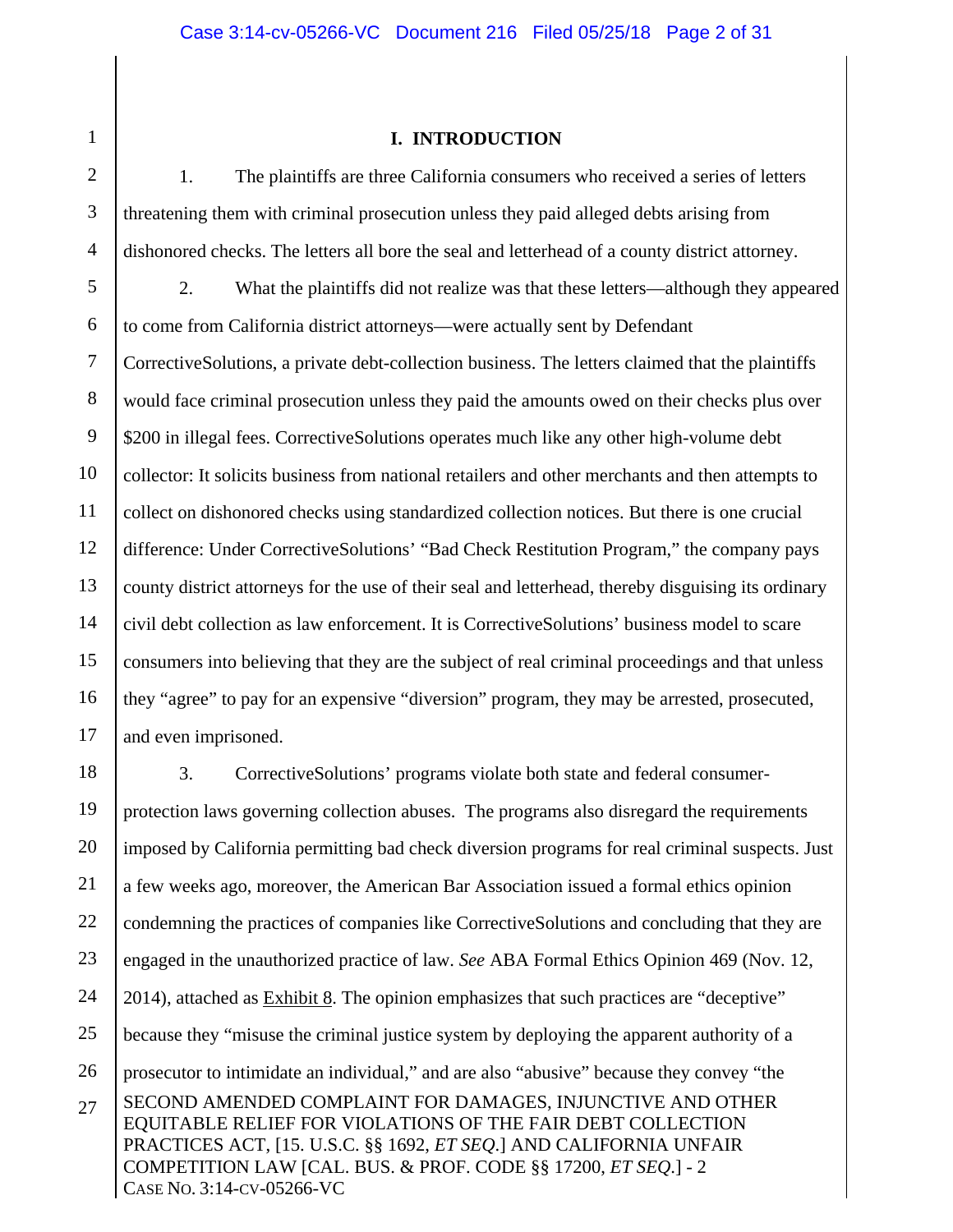#### Case 3:14-cv-05266-VC Document 216 Filed 05/25/18 Page 3 of 31

1 2 impression that the machinery of the criminal justice system has been mobilized" against the consumer.

3 4 5 6 7 4. In violation of applicable legal and ethical standards, CorrectiveSolutions uses false and misleading threats of criminal prosecution to intimidate Californians who have written checks that are dishonored by the bank. The plaintiffs bring this lawsuit to end Defendants' unlawful practices in California and recover for consumers the unlawful fees that the Defendants have collected.

8

#### **II. JURISDICTION AND VENUE**

9 10 11 5. This Court has jurisdiction over Plaintiffs' claims under the Fair Debt Collection Practices Act ("FDCPA"), under 15 U.S.C. § 1692k(d) and 28 U.S.C. § 1331. This Court has supplemental jurisdiction over Plaintiffs' state law claims under 28 U.S.C. § 1367.

12 13 14 6. Venue is proper in this District under 28 U.S.C. § 1391(b) because a substantial part of the events giving rise to Plaintiffs' claims occurred in this District and Defendants are subject to personal jurisdiction in this District.

15

16

18

#### **III. PARTIES**

7. Plaintiff Karen Solberg is an individual residing in Sacramento County,

17 California.

8. Plaintiff Nancy Morin is an individual residing in Placer County, California.

19 9. Plaintiff Narisha Bonakdar is an individual residing in El Dorado County,

20 California.

21 22 23 10. Defendant Victim Services, Inc., d/b/a CorrectiveSolutions, is a Delaware corporation with its principal place of business in San Clemente, California. It operates in California and a number of other states.

SECOND AMENDED COMPLAINT FOR DAMAGES, INJUNCTIVE AND OTHER EQUITABLE RELIEF FOR VIOLATIONS OF THE FAIR DEBT COLLECTION PRACTICES ACT, [15. U.S.C. §§ 1692, *ET SEQ*.] AND CALIFORNIA UNFAIR 24 25 26 27 11. Defendant American Justice Solutions, Inc., d/b/a Corrective Solutions, is a Delaware corporation with its principal place of business in San Clemente, California. It operates in California and a number of other states. On June 6, 2014, VSI entered into a

COMPETITION LAW [CAL. BUS. & PROF. CODE §§ 17200, *ET SEQ*.] - 3 CASE NO. 3:14-CV-05266-VC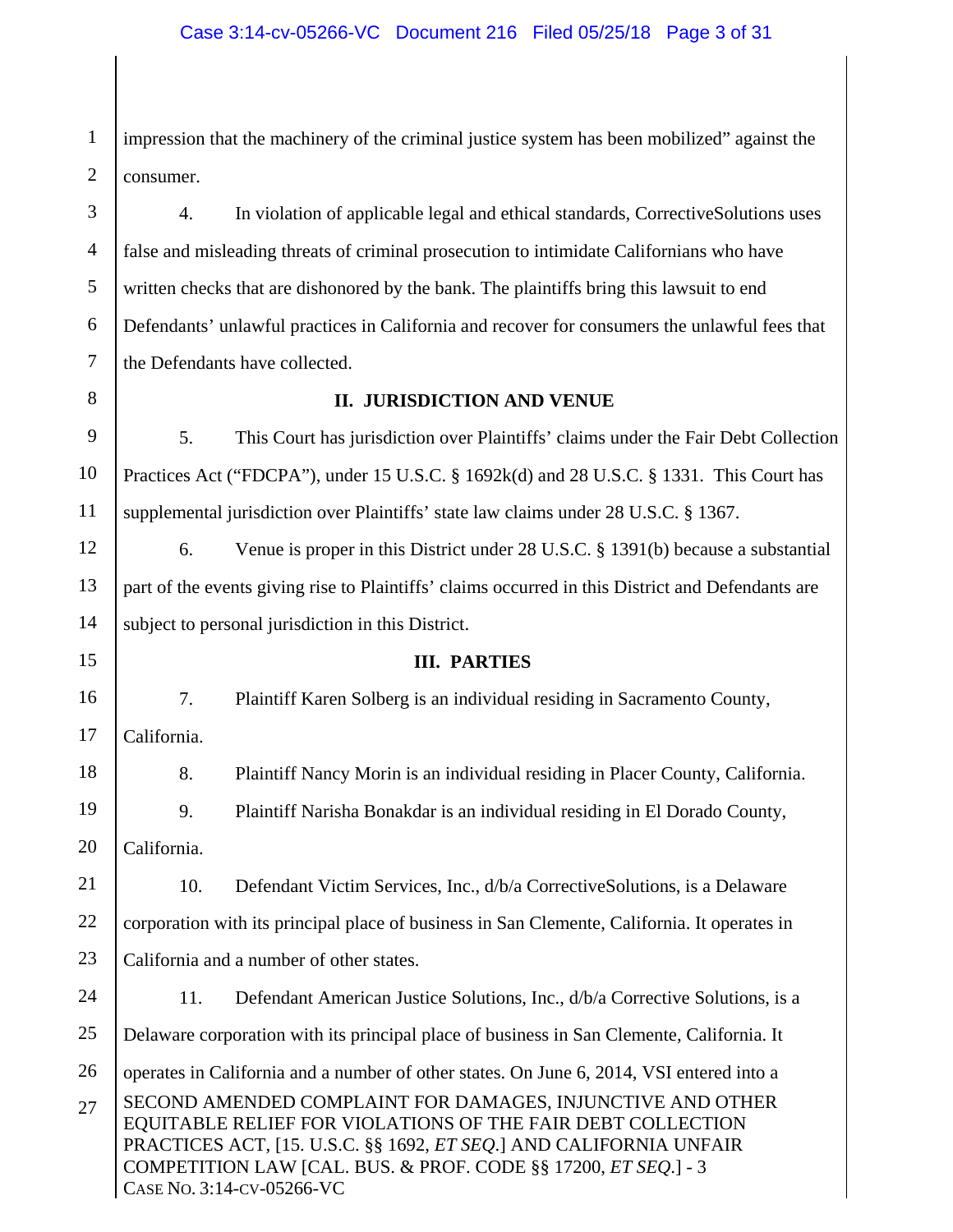#### Case 3:14-cv-05266-VC Document 216 Filed 05/25/18 Page 4 of 31

1 2 3 4 5 6 Professional Services Agreement with American Justice Solutions under which American Justice Solutions operates the CorrectiveSolutions business. Specifically, American Justice Solutions provides case management, education, accounting, call center, compliance, information technology, and business systems services and the facilities out of which the CorrectiveSolutions business is operated. VSI pays ninety-six percent of its gross revenue to American Justice Solutions.

7 8 9 10 11 12 13 14 12. Defendant Birch Grove Holdings, Inc. is a Delaware corporation with its principal place of business in San Clemente, California. Birch Grove Holdings, Inc. is the principal shareholder of Victim Services, Inc. On information and belief, plaintiffs allege that Birch Grove Holdings, Inc. is also the principal shareholder of American Justice Solutions, Inc. On June 1, 2015, VSI entered into a Management Agreement with Birch Grove Holdings, Inc. under which Birch Grove Holdings, Inc. provides management services and strategic oversight relating to the operation of the CorrectiveSolutions business. VSI pays two percent of its gross revenue to Birch Grove Holdings.

15 16 17 18 19 20 21 22 23 24 25 13. Defendant National Corrective Group, Inc., d/b/a CorrectiveSolutions, is a Delaware corporation that has or had its principal place of business in San Clemente, California. It operated in California and a number of other states. Plaintiffs allege, on information and belief, that in approximately June 2014, National Corrective Group, Inc. sold the CorrectiveSolutions business to Victim Services, Inc. and American Justice Solutions, Inc. and that after the sale, Victim Services, Inc. and American Justice Solutions, Inc. took over operation of the collection business that is the subject of this lawsuit. Unless otherwise stated, when plaintiffs refer to CorrectiveSolutions in this Second Amended Complaint, they are referring to the CorrectiveSolutions business, whether operating under the corporate ownership of National Corrective Group, Inc., Victim Services, Inc., American Justice Solutions, Inc, or of Birch Grove Holdings, Inc.

26

SECOND AMENDED COMPLAINT FOR DAMAGES, INJUNCTIVE AND OTHER EQUITABLE RELIEF FOR VIOLATIONS OF THE FAIR DEBT COLLECTION PRACTICES ACT, [15. U.S.C. §§ 1692, *ET SEQ*.] AND CALIFORNIA UNFAIR COMPETITION LAW [CAL. BUS. & PROF. CODE §§ 17200, *ET SEQ*.] - 4 CASE NO. 3:14-CV-05266-VC 27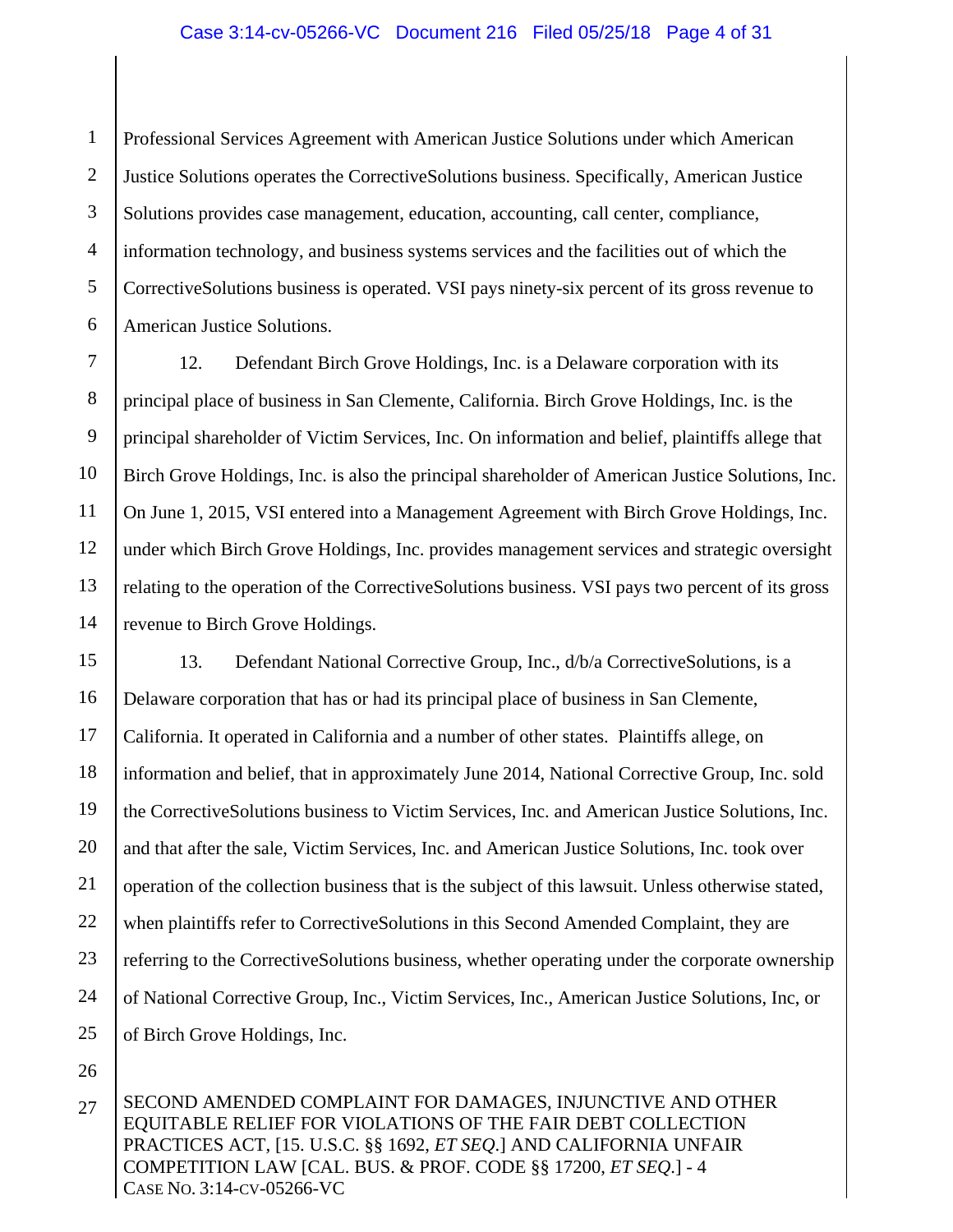#### Case 3:14-cv-05266-VC Document 216 Filed 05/25/18 Page 5 of 31

1 2 3 4 5 6 7 8 9 10 11 12 13 14 15 16 17 14. Defendant Mats Jonsson is or was the CEO of National Corrective Group, Inc. Mats Jonsson is the sole shareholder of Birch Grove Holdings, Inc., which in turn is the sole shareholder of Victim Services, Inc. and, on information and belief, of American Justice Solutions, Inc. Mats Jonsson is the president and CEO of Victim Services, Inc. and, on information and belief, the CEO of American Justice Solutions, Inc. On information and belief, plaintiffs allege that Mats Jonsson created Victim Services Inc. and American Justice Solutions, Inc. for the purpose of owning and operating the CorrectiveSolutions check collection business. At all times relevant herein, Defendant Mats Jonsson has determined and exercised actual control over the collection policies and practices at issue in this lawsuit. He has authorized, approved and ratified the collection letters that CorrectiveSolutions uses and the fees that CorrectiveSolutions charges. He has actively promoted the "Bad Check Restitution Program" to California district attorneys and advocated for the contractual provisions used to justify the collection letters sent to class members and the fees they are charged. Mats Jonsson has had the ability to control the letterhead used in the form letters, the content of the letter and the fees assessed, and he has used his power over CorrectiveSolutions' collection practices to implement the practices that are the subject of this lawsuit. 15. Defendant Karl Thomas Jonsson is a principal shareholder and officer of Victim

SECOND AMENDED COMPLAINT FOR DAMAGES, INJUNCTIVE AND OTHER EQUITABLE RELIEF FOR VIOLATIONS OF THE FAIR DEBT COLLECTION PRACTICES ACT, [15. U.S.C. §§ 1692, *ET SEQ*.] AND CALIFORNIA UNFAIR COMPETITION LAW [CAL. BUS. & PROF. CODE §§ 17200, *ET SEQ*.] - 5 CASE NO. 3:14-CV-05266-VC 18 19 20 21 22 23 24 25 26 27 Services, Inc and is employed by Birch Grove Holdings, Inc. On information and belief, plaintiffs allege that Karl Thomas Jonsson participated in creating Victim Services Inc. and American Justice Solutions, Inc. for the purpose of owning and operating the CorrectiveSolutions check collection business. Karl Thomas Jonsson was the president of VSI between June 2014 and October 2016, and is now the VSI's vice president, chief operating officer, and general counsel. Beginning no later than June 2014, Defendant Karl Thomas Jonsson has determined and exercised actual control over the collection policies and practices at issue in this lawsuit. He has authorized, approved and ratified the collection letters that CorrectiveSolutions uses and the fees that CorrectiveSolutions charges. He has actively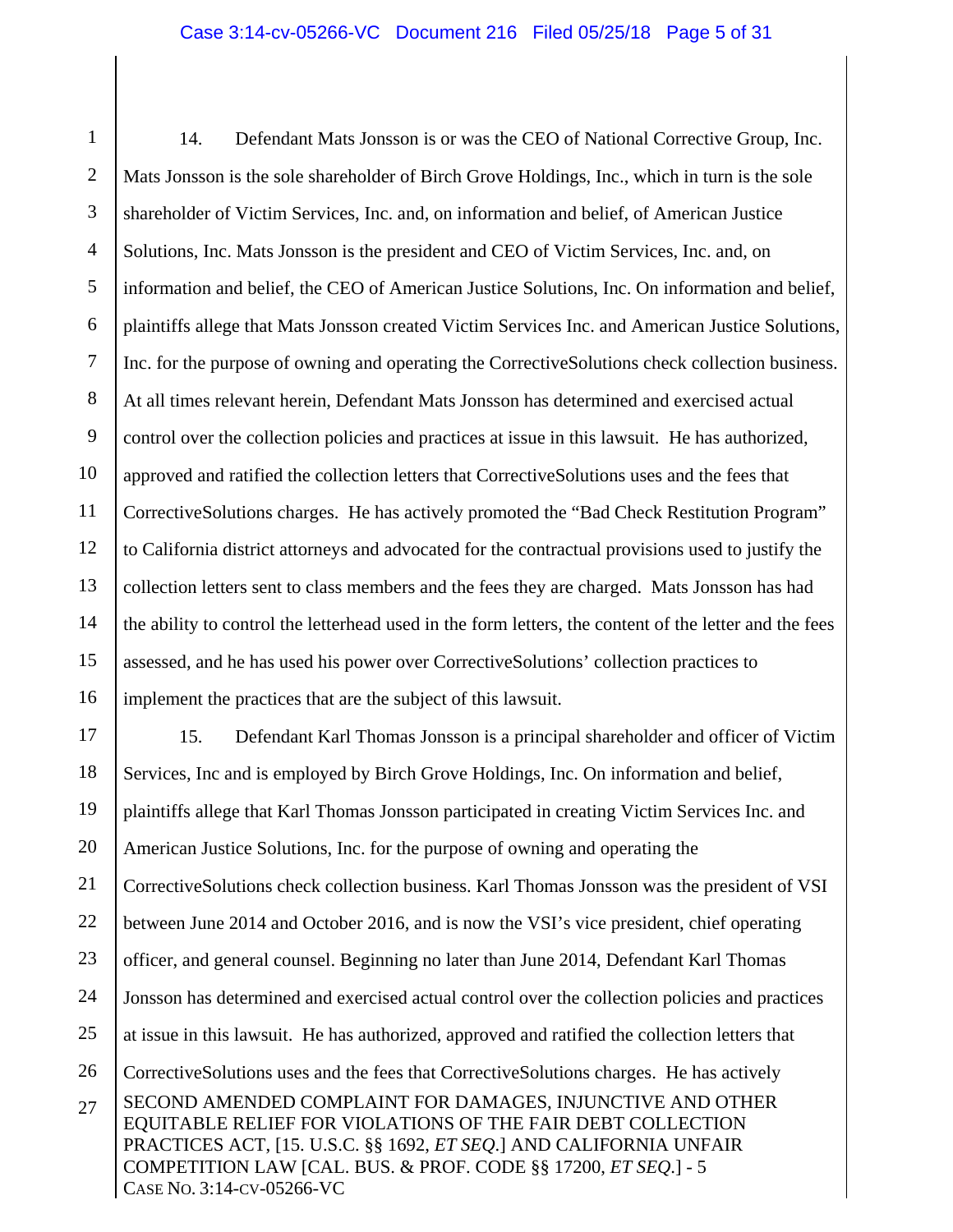#### Case 3:14-cv-05266-VC Document 216 Filed 05/25/18 Page 6 of 31

1 2 3 4 5 6 promoted the "Bad Check Restitution Program" to California district attorneys and advocated for the contractual provisions used to justify the collection letters sent to class members and the fees they are charged. Karl Thomas Jonsson has had the ability to control the letterhead used in the form letters, the content of the letter and the fees assessed, and he has used his power over CorrectiveSolutions' collection practices to implement the practices that are the subject of this lawsuit

7 8 9 10 11 16. Defendant CorrectiveSolutions, Defendant Mats Jonsson and Defendant Karl Thomas Jonsson (collectively "Defendants") use the instrumentalities of interstate commerce and the mails in a business the principle purpose of which is the collection of debts. Defendants collect, or attempt to collect, debts owed, or allegedly owed, to others and are "debt collectors" within the meaning of 15 U.S.C. § 1692a(6).

12

13

17. Defendants are not employees of any California district attorney.

#### **IV. CALIFORNIA'S BAD CHECK DIVERSION ACT**

14 15 16 17 18 19 18. In California, "bad check diversion programs" are governed by statute. *See* Bad Check Diversion Act, Cal. Penal Code § 1001.60 *et seq.* ("Diversion Act"). The Diversion Act permits county boards of supervisors to authorize county district attorneys to create bad check diversion programs if the supervisors determine that sufficient funds exist to run the program. Cal. Penal Code § 1001.60. District attorneys may contract with private companies to conduct authorized programs. *Id.*

20 21 22 19. The Diversion Act permits district attorneys to refer check writers to bad check diversion programs only if "there is probable cause to believe" the person violated California's "Bad Check Law," California Penal Code § 476a. Cal. Penal Code § 1001.60.

- 23 24 25 26 20. Under the California Penal Code, it is not a crime simply to present a check that is later dishonored. Cal. Penal Code § 476a. To the contrary, the statute is explicitly limited to a person who, "willfully, with intent to defraud," presents a check, "knowing at the time" that there are not sufficient funds in the account to cover the check. *Id.*
- SECOND AMENDED COMPLAINT FOR DAMAGES, INJUNCTIVE AND OTHER EQUITABLE RELIEF FOR VIOLATIONS OF THE FAIR DEBT COLLECTION PRACTICES ACT, [15. U.S.C. §§ 1692, *ET SEQ*.] AND CALIFORNIA UNFAIR COMPETITION LAW [CAL. BUS. & PROF. CODE §§ 17200, *ET SEQ*.] - 6 CASE NO. 3:14-CV-05266-VC 27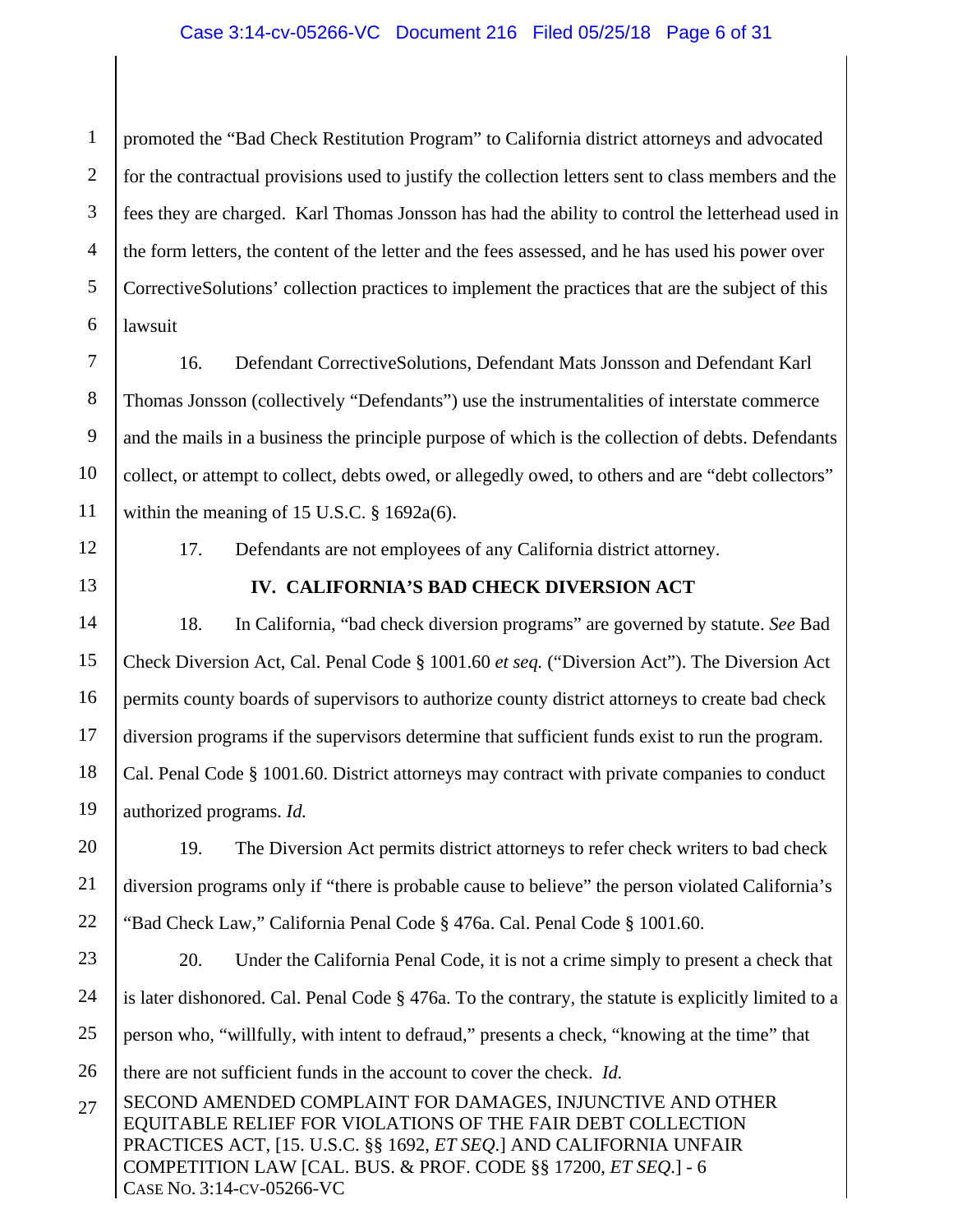#### Case 3:14-cv-05266-VC Document 216 Filed 05/25/18 Page 7 of 31

1 2 3 4 5 6 21. The Diversion Act requires district attorneys to make two distinct and necessary individualized determinations in each and every case referred to a "bad check diversion program." First, the district attorney must find probable cause to believe that the check writer had the necessary fraudulent intent when he or she presented the check. Second, before referring a case to the diversion program, the district attorney must consider the five factors set forth in California Penal Code Section 1001.62.

7 8 9 22. The Diversion Act does not permit a district attorney to make a blanket determination that all checks fitting particular criteria may be referred to a diversion program, and dispense with an individualized review of the evidence in each case.

10 11 12 13 14 23. Once a district attorney properly decides to refer a particular check writer to a diversion program, the district attorney may require the check-writer participant, as a condition of avoiding prosecution, (a) to complete a class, (b) to make full restitution to the victim for the amount of the check and for bank charges incurred by the victim, and (c) to pay in full "the diversion fees, if any, specified in Section 1001.65." Cal. Penal Code § 1001.64.

15 16 17 18 24. Section 1001.65 authorizes two fees: first, a \$50 administrative fee and second, reimbursement for bank charges actually incurred by the victim, up to a maximum of \$15 per check. Cal. Penal Code §§ 1001.64–.65. No other charges or fees are authorized. Accordingly, the most a bad check diversion program can charge a check writer in fees is \$65.

19

#### **V. DEFENDANTS' BAD CHECK RESTITUTION PROGRAM**

20 21 22 23 24 25 25. Defendants operate a computer-driven collection business, using standardized forms, demand letters, and procedures. The material difference between Defendants' check collection business and that of their competitors is that Defendants pay district attorneys for permission to use the name and authority of the district attorneys' office. Defendants create the appearance that they are operating a criminal diversion program, not a check collection business.

26

SECOND AMENDED COMPLAINT FOR DAMAGES, INJUNCTIVE AND OTHER EQUITABLE RELIEF FOR VIOLATIONS OF THE FAIR DEBT COLLECTION PRACTICES ACT, [15. U.S.C. §§ 1692, *ET SEQ*.] AND CALIFORNIA UNFAIR COMPETITION LAW [CAL. BUS. & PROF. CODE §§ 17200, *ET SEQ*.] - 7 CASE NO. 3:14-CV-05266-VC 27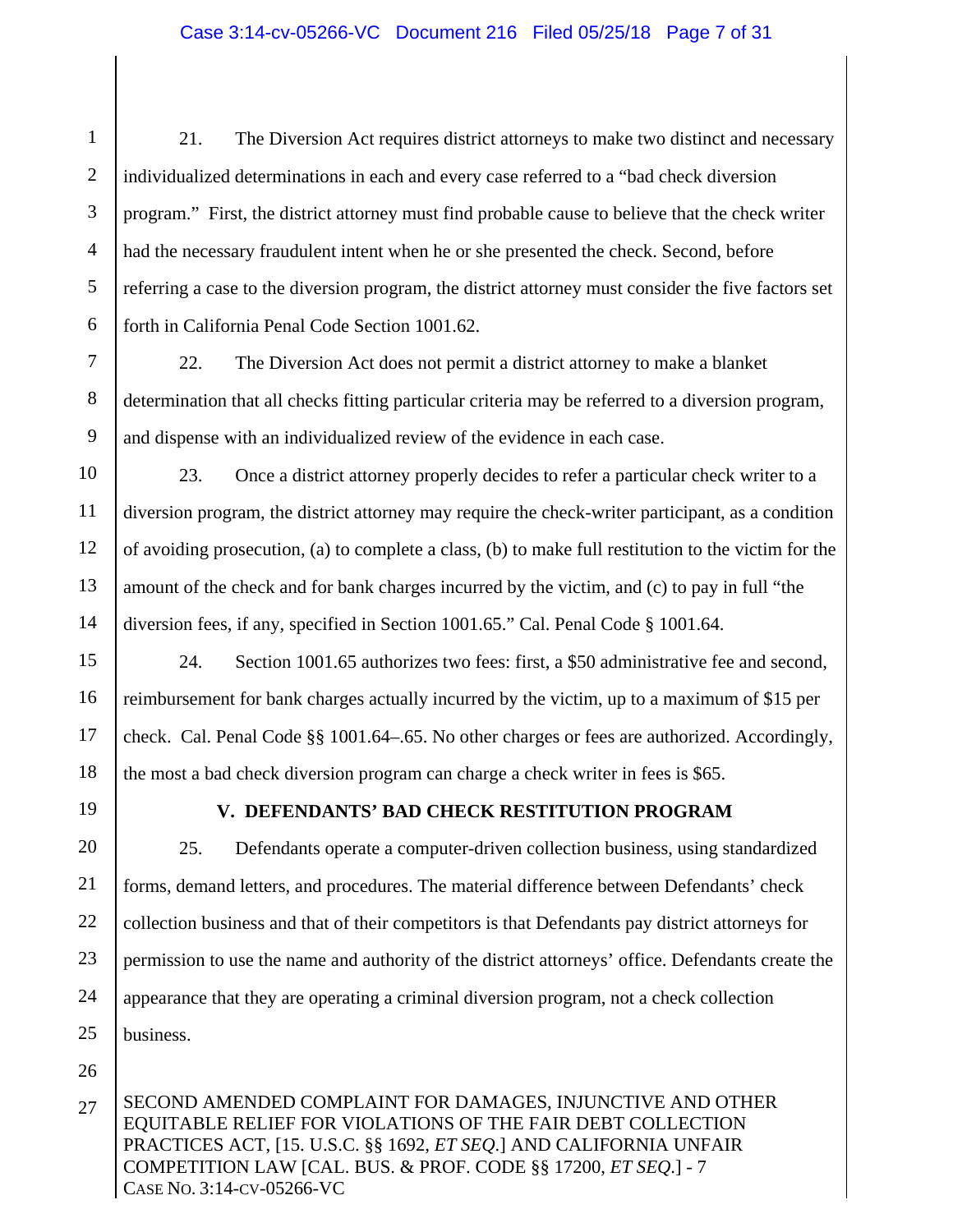#### Case 3:14-cv-05266-VC Document 216 Filed 05/25/18 Page 8 of 31

1 2 3 4 26. Unlike real criminal diversion programs, in Defendants' program, no prosecutor has reviewed the evidence, made a probable cause determination, or charged the check writer before he or she is offered "diversion." In fact, it is unlikely that a check writer who ignores the diversion offer will be charged with a crime.

5 6 7 27. The driving force behind Defendants' demands is to collect its fees, including its fee for an expensive "Financial Accountability" class. Although Defendants demand fees for the class, they do not in fact require check writers to attend the class.

8 9 10 28. Defendants' standard forms, practices, and procedures are exemplified in the "Start Up Packet" for the "Bad Check Restitution Program" prepared for Glenn County in 2013, a copy of which is attached to this Second Amended Complaint as Exhibit 1.

11 12 13 14 15 29. As Defendants' program materials demonstrate, Defendants typically receive referrals directly from retailers and private collection agencies, not from district attorneys. Defendants' major referral sources are national retailers like Target and Safeway, and large debt collection entities such as Telecheck and Certegy. In advertising materials sent to retailers, CorrectiveSolutions has touted its ability to harness the power of the "DA brand."

16 17 30. Typically, Defendants' collection process begins when retailers and collections agencies transmit electronic check information to Defendants for the purpose of collection.

18 19 20 21 22 23 31. Usually, the electronically transmitted information includes little more than is available from reviewing the face of the check. Information necessary to make a probable cause determination under the California Penal Code, or to weigh the factors listed in the Diversion Act is not provided. Unless Defendants have explicit information that a referred check fails to meet the very broad "Intake Criteria," *see* Exhibit 1 at 5–6, Defendants will commence the collection process.

24

32. In some counties, prior to attempting collection of an individual's check,

25 26 Defendants obtain the district attorney's purported approval by sending the district attorney a

SECOND AMENDED COMPLAINT FOR DAMAGES, INJUNCTIVE AND OTHER EQUITABLE RELIEF FOR VIOLATIONS OF THE FAIR DEBT COLLECTION PRACTICES ACT, [15. U.S.C. §§ 1692, *ET SEQ*.] AND CALIFORNIA UNFAIR COMPETITION LAW [CAL. BUS. & PROF. CODE §§ 17200, *ET SEQ*.] - 8 CASE NO. 3:14-CV-05266-VC 27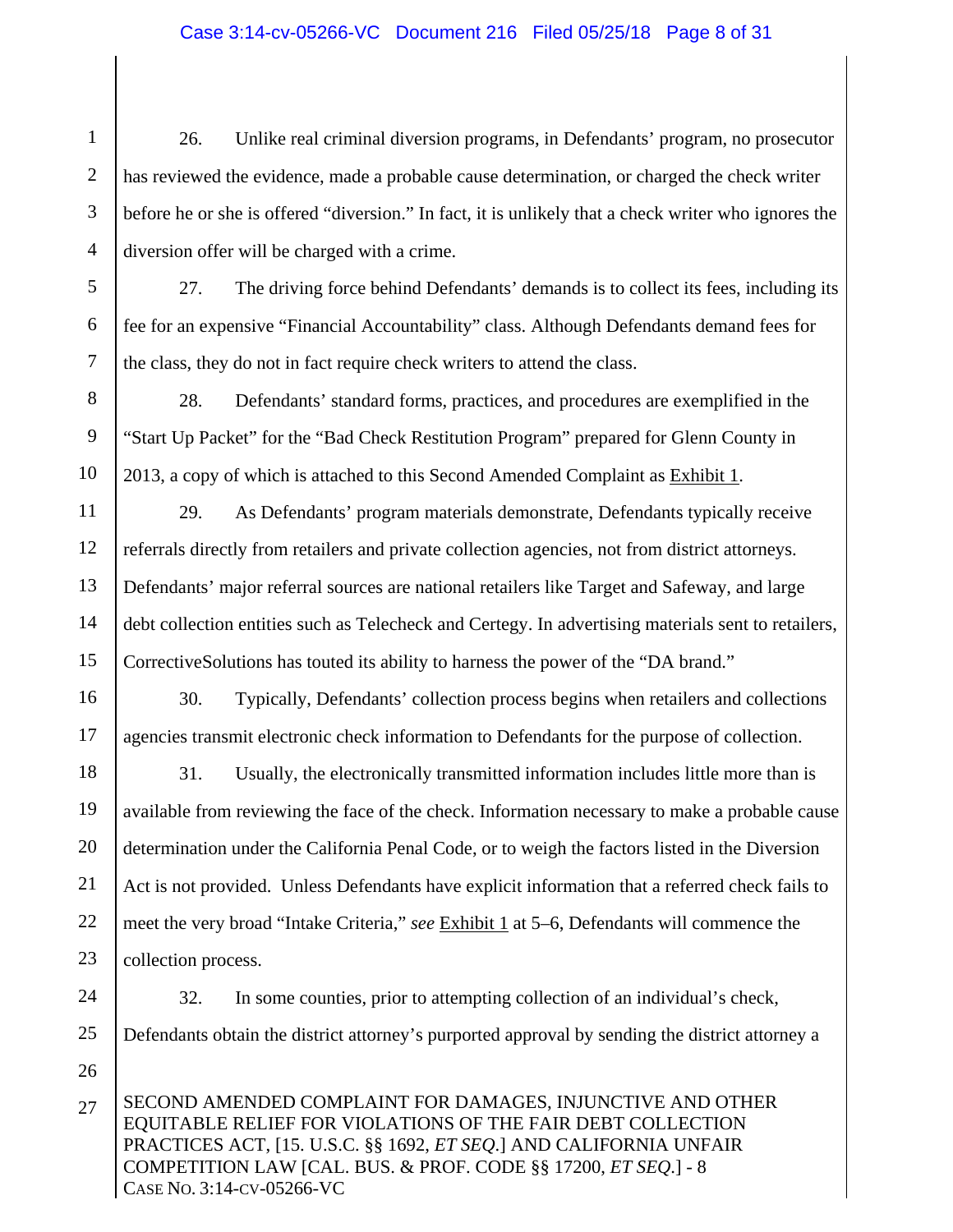## Case 3:14-cv-05266-VC Document 216 Filed 05/25/18 Page 9 of 31

| $\mathbf{1}$   | list of new checks. Defendants will begin collections unless the district attorney pulls a check                                                                                                                                                                                                       |  |  |
|----------------|--------------------------------------------------------------------------------------------------------------------------------------------------------------------------------------------------------------------------------------------------------------------------------------------------------|--|--|
| $\overline{2}$ | from the list within a few days. In other counties, Defendants skip even this step.                                                                                                                                                                                                                    |  |  |
| 3              | 33.<br>Defendants begin their uniform collections process by using the check                                                                                                                                                                                                                           |  |  |
| $\overline{4}$ | information they receive to generate form collection letters.                                                                                                                                                                                                                                          |  |  |
| 5              | 34.<br>Throughout California, Defendants send check writers a series of form                                                                                                                                                                                                                           |  |  |
| 6              | collection letters that are substantially the same:                                                                                                                                                                                                                                                    |  |  |
| 7              | Each letter is on the official letterhead of a district attorney with whom<br>a.                                                                                                                                                                                                                       |  |  |
| 8              | Defendants have contracted.                                                                                                                                                                                                                                                                            |  |  |
| 9              | The only material differences in the letters Defendants send to check<br>$\mathbf b$ .                                                                                                                                                                                                                 |  |  |
| 10             | writers in different counties is the name of the district attorney,                                                                                                                                                                                                                                    |  |  |
| 11             | letterhead, and seal that appears on the letters. Defendants seek unlawful                                                                                                                                                                                                                             |  |  |
| 12             | fees in each letter, including a Financial Accountability class fee,                                                                                                                                                                                                                                   |  |  |
| 13             | although the amount of the charges may vary from county to county.                                                                                                                                                                                                                                     |  |  |
| 14             | Each letter is designed to appear as if it was sent by a district attorney's<br>c.                                                                                                                                                                                                                     |  |  |
| 15             | office and is an official communication from that office.                                                                                                                                                                                                                                              |  |  |
| 16             | Each letter contains either an explicit or implicit threat to prosecute the<br>$d_{\cdot}$                                                                                                                                                                                                             |  |  |
| 17             | check writer if he or she fails to pay all fees associated with Defendants'                                                                                                                                                                                                                            |  |  |
| 18             | "Bad Check Restitution Program."                                                                                                                                                                                                                                                                       |  |  |
| 19             | Defendants' "Start-Up Packet" contains examples of each letter in their                                                                                                                                                                                                                                |  |  |
| 20             | "core letter series." See Exhibit 1 at 16–24.                                                                                                                                                                                                                                                          |  |  |
| 21             | 35.<br>In addition to the form letters, Defendants contact check writers by email and                                                                                                                                                                                                                  |  |  |
| 22             | telephone, frequently repeating or amplifying their prosecution threats.                                                                                                                                                                                                                               |  |  |
| 23             | 36.<br>Despite its official appearance, the collection effort is driven and controlled by                                                                                                                                                                                                              |  |  |
| 24             | CorrectiveSolutions, a private, for-profit collection company, which seeks to maximize the fees                                                                                                                                                                                                        |  |  |
| 25             | it can extract from the Californians it deceives and intimidates.                                                                                                                                                                                                                                      |  |  |
| 26             |                                                                                                                                                                                                                                                                                                        |  |  |
| 27             | SECOND AMENDED COMPLAINT FOR DAMAGES, INJUNCTIVE AND OTHER<br>EQUITABLE RELIEF FOR VIOLATIONS OF THE FAIR DEBT COLLECTION<br>PRACTICES ACT, [15. U.S.C. §§ 1692, <i>ET SEQ</i> .] AND CALIFORNIA UNFAIR<br>COMPETITION LAW [CAL. BUS. & PROF. CODE §§ 17200, ET SEQ.] - 9<br>CASE NO. 3:14-CV-05266-VC |  |  |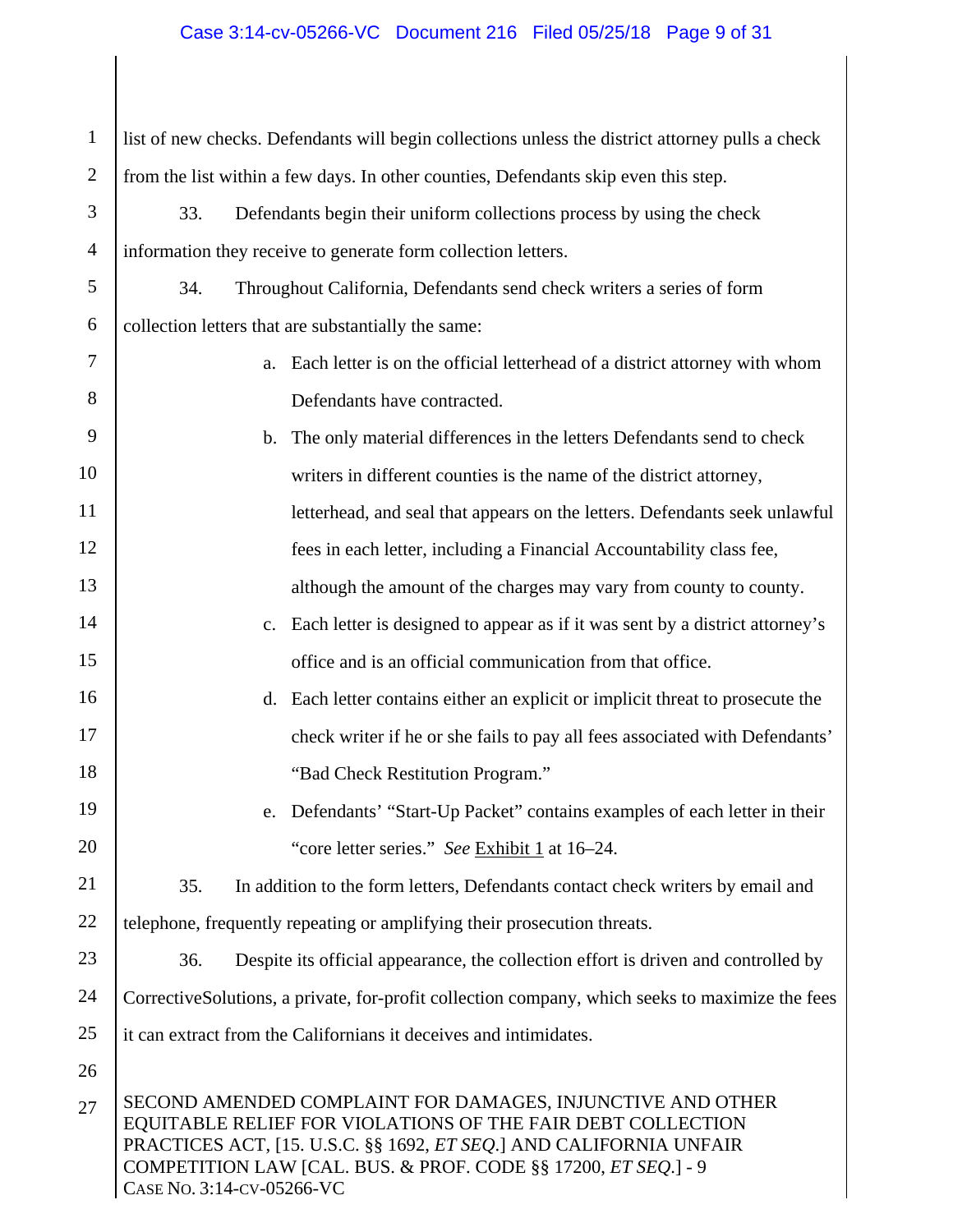#### Case 3:14-cv-05266-VC Document 216 Filed 05/25/18 Page 10 of 31

1 2 3 37. CorrectiveSolutions' relationship with district attorneys is governed by CorrectiveSolutions' form contract, which sets forth the fees it will charge check writers, the fees it will pay district attorneys, and its allocation of partial payments.

4 5 6 7 38. CorrectiveSolutions' contract with the El Dorado County district attorney's office is attached to this Second Amended Complaint as Exhibit 2. It is an example of CorrectiveSolutions' form contract and reflects the fees CorrectiveSolutions charges throughout California:

| 8  | Administrative fee:    | \$50                                          |
|----|------------------------|-----------------------------------------------|
|    | Diversion seminar fee  | \$191 with automatic 3% annual increase       |
| 10 | <b>Restitution fee</b> | \$15 maximum, based on merchant's bank charge |
| 11 | Credit/debit card fee  | \$10                                          |
| 12 | Payment Plan late fee  | \$10                                          |
|    | Class rescheduling fee | \$25                                          |
| 13 | Overpayment refund fee | \$5                                           |

14

15

16

17

18

19

20

21

22

23

*See* Exhibit 2 at 8. None of these fees are lawful because Defendants' program does not comply with the Diversion Act's prerequisites.

39. Even if Defendants' program was otherwise lawful, only the administrative and restitution fees are permitted by the Diversion Act.

40. Under CorrectiveSolutions' form contract with El Dorado County, Defendants pay the district attorney 40% of the \$50 administrative fee. Defendants retain 100% of all other fees collected. *See* Exhibit 2 at 9.

41. When a check writer sends in only a partial payment, Defendants allocate 50% to the merchant and retain 50% for their fees. *See* Exhibit 2 at 9.

SECOND AMENDED COMPLAINT FOR DAMAGES, INJUNCTIVE AND OTHER 24 25 26 27 42. When CorrectiveSolutions threatens prosecution in its collection letters, it does not know that the district attorney will prosecute if the check writer refuses to participate in its program or pay the fees that CorrectiveSolutions demands. In some cases, CorrectiveSolutions

EQUITABLE RELIEF FOR VIOLATIONS OF THE FAIR DEBT COLLECTION PRACTICES ACT, [15. U.S.C. §§ 1692, *ET SEQ*.] AND CALIFORNIA UNFAIR COMPETITION LAW [CAL. BUS. & PROF. CODE §§ 17200, *ET SEQ*.] - 10 CASE NO. 3:14-CV-05266-VC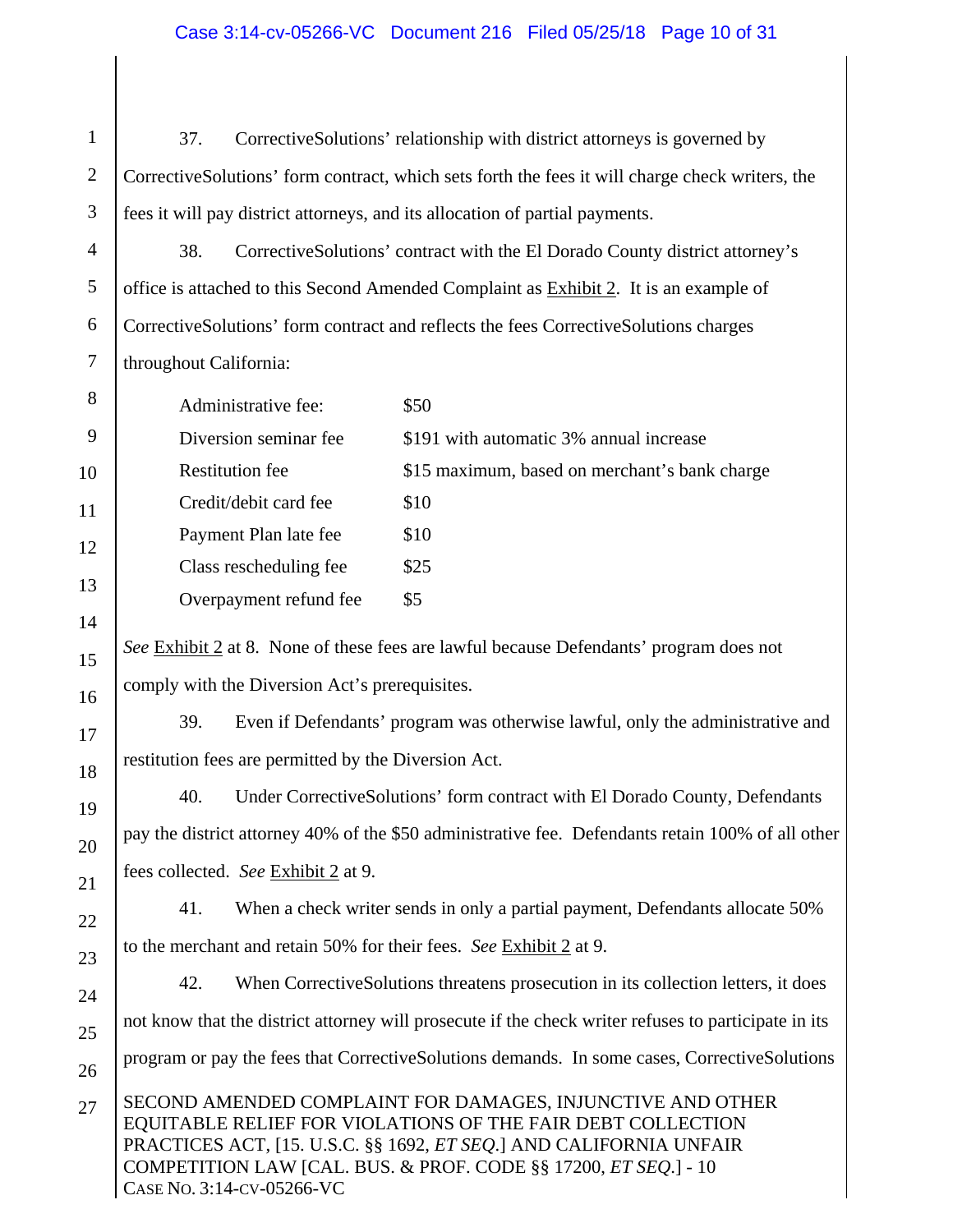#### Case 3:14-cv-05266-VC Document 216 Filed 05/25/18 Page 11 of 31

SECOND AMENDED COMPLAINT FOR DAMAGES, INJUNCTIVE AND OTHER EQUITABLE RELIEF FOR VIOLATIONS OF THE FAIR DEBT COLLECTION PRACTICES ACT, [15. U.S.C. §§ 1692, *ET SEQ*.] AND CALIFORNIA UNFAIR COMPETITION LAW [CAL. BUS. & PROF. CODE §§ 17200, *ET SEQ*.] - 11 CASE NO. 3:14-CV-05266-VC 1 2 3 4 5 6 7 8 9 10 11 12 13 14 15 16 17 18 19 20 21 22 23 24 25 26 27 knows that the district attorney will not initiate prosecution because the amount of the check falls below the district attorney's established threshold for even considering prosecution. 43. Plaintiffs allege, on information and belief, that very few check writers to whom Defendants send collection letters will ever be prosecuted, even if the check writer makes only partial payment or no payment at all. 44. Defendants' letters provide a toll-free number for check writers with questions to call. That number connects callers to Defendants' offices, where calls are answered by Defendants' employees. 45. Check writers are led to believe that they are calling their local district attorney's office. To further the illusion that check writers have called the district attorney, Defendants encourage county district attorneys to record a message scripted by Defendants that plays when check writers call the toll-free number. 46. The message states that to avoid the risk of prosecution, the check writer must enroll in the Bad Check Restitution Program. An example of the script is in the Glenn County Start-Up Packet. *See* Exhibit 1 at 31. 47. Check writers who call in are ultimately connected with Defendants' commission employees, whose compensation is directly tied to the amount of money they collect from check writers. Defendants' employees do not disclose that they work for a private company and not the district attorney. To induce payment Defendants routinely make express and implicit threats of prosecution to check writers with whom they speak. **VI. DEFENDANTS INTIMADATED AND DECEIVED PLAINTIFFS Karen Solberg**  48. Karen Solberg has lived in the Woodlake neighborhood in Sacramento for almost 20 years. 49. On approximately April 16, 2013, Ms. Solberg went to the office of Freeway Insurance in Sacramento, to insure her personal vehicle. Ms. Solberg explained that she wanted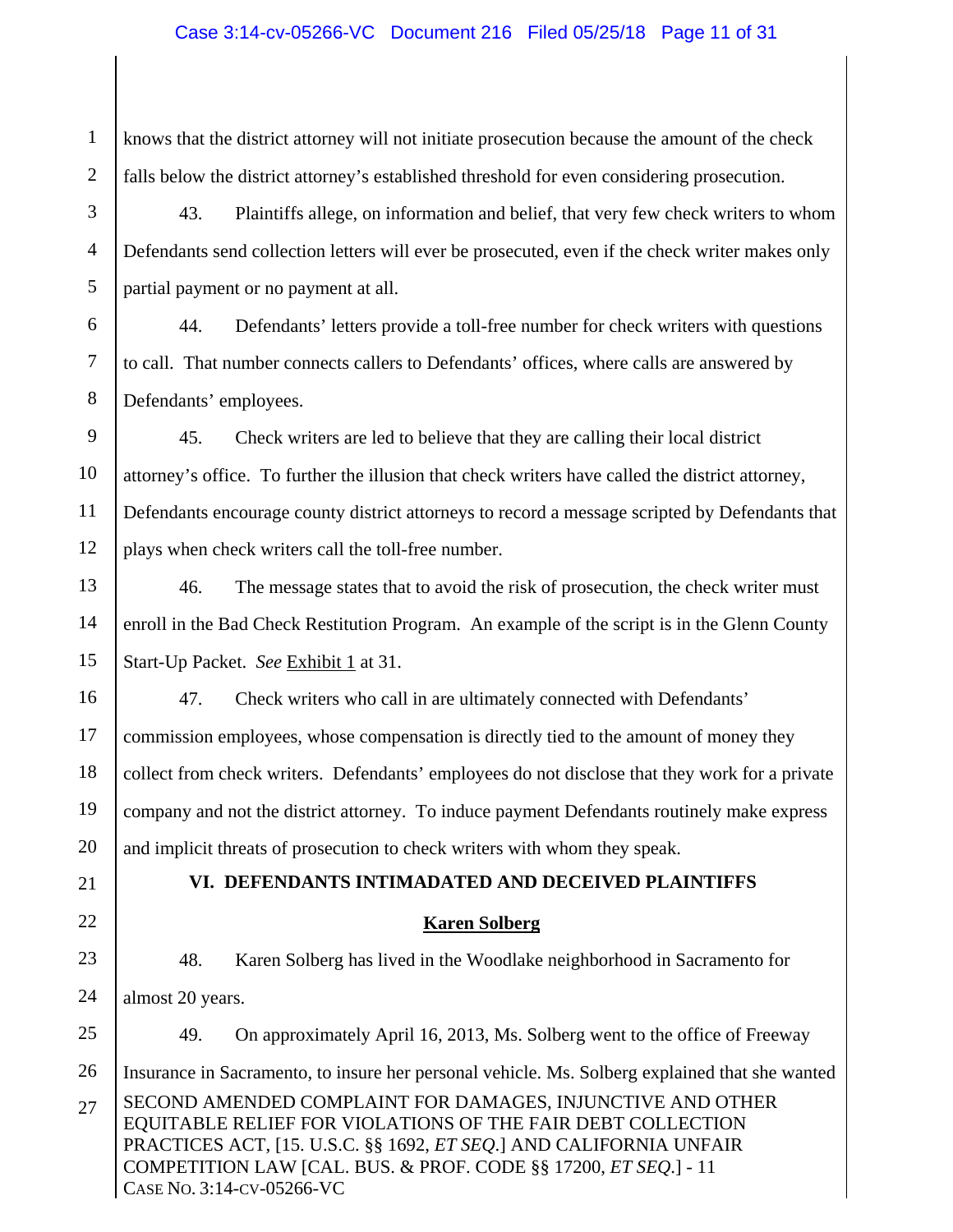#### Case 3:14-cv-05266-VC Document 216 Filed 05/25/18 Page 12 of 31

1 2 3 to purchase insurance, and wanted coverage for her daughter Emily as an additional driver of the vehicle. Ms. Solberg was quoted a price, which she paid. She was told to return with Emily's driver's license information.

4 5 6 7 50. When Ms. Solberg returned to the Freeway Insurance office, accompanied by her daughter Emily, she was told that it would cost \$75 to add Emily. Ms. Solberg explained that she had been told that there would be no additional charge. The Freeway Insurance representative insisted that Emily could only be added if Ms. Solberg paid \$75.

8 9 10 11 51. Feeling she had no choice if she wanted Emily insured, Ms. Solberg wrote a check for \$75 and left the office, confused and upset. She later called the Freeway Insurance office supervisor and corporate offices, and was told that Freeway Insurance would not refund the additional charge.

12

13 52. Ms. Solberg decided to stop payment of the \$75 check, cancel her Freeway Insurance, and purchase insurance from another company. She did all three.

14 15 16 17 53. Subsequently, FedChex Recovery contacted Ms. Solberg seeking payment of the \$75 check plus a \$25 service charge. Because she had stopped payment as a result of her good faith dispute regarding Freeway Insurance's charges, Ms. Solberg owed neither the check amount, nor any additional charges.

18 19 20 21 54. Defendants sent Ms. Solberg a letter dated October 22, 2013, a copy of which is attached to this Second Amended Complaint as **Exhibit 3**. The letter appears to be from the "Orange County District Attorney Bad Check Restitution Program," and seeks payment of a \$75.00 check to "Spot Coverage." The letter was titled:

22

#### **OFFICIAL NOTICE - IMMEDIATE ATTENTION REQUIRED**

23 24 The letter was on the letterhead of the Orange County District Attorney, bore the signature block of "Tony Rackauckas, District Attorney," and listed a "Case number."

SECOND AMENDED COMPLAINT FOR DAMAGES, INJUNCTIVE AND OTHER EQUITABLE RELIEF FOR VIOLATIONS OF THE FAIR DEBT COLLECTION PRACTICES ACT, [15. U.S.C. §§ 1692, *ET SEQ*.] AND CALIFORNIA UNFAIR 25 26 27 55. The letter stated that Ms. Solberg was accused of committing a crime for which she could be punished by up to a year in jail. The letter stated that Ms. Solberg could avoid the

COMPETITION LAW [CAL. BUS. & PROF. CODE §§ 17200, *ET SEQ*.] - 12 CASE NO. 3:14-CV-05266-VC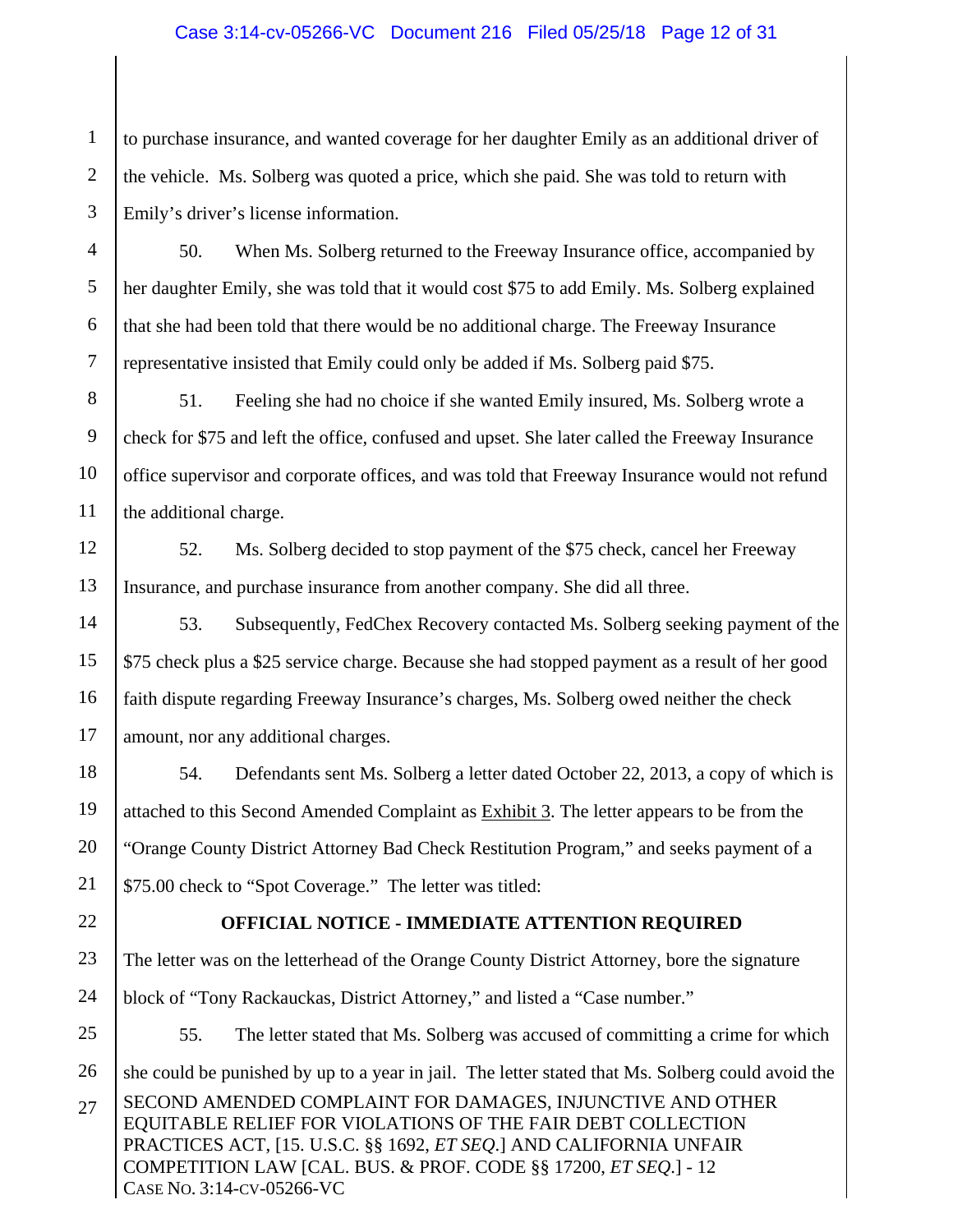#### Case 3:14-cv-05266-VC Document 216 Filed 05/25/18 Page 13 of 31

1 2 3 possibility of further action and resolve the matter by participating in the "Bad Check Restitution Program," which would require her to attend a Financial Accountability class and pay a total of \$285.00, consisting of the check amount plus the following fees:

| Admin Fee:                                 | \$50  |
|--------------------------------------------|-------|
| <b>Financial Accountability Class Fee:</b> | \$160 |

6 7 8 9 56. Ms. Solberg was disturbed, angered and frightened by the letter. She did not understand why the Orange County District Attorney was threatening her over a check she had written in Sacramento County, or why she was accused of a crime when she had stopped payment on the check because of a dispute with an insurance company.

10

11

12

13

14

15

17

18

19

20

21

22

23

24

25

4

5

57. Ms. Solberg contacted the "Bad Check Restitution Program," but was unable to persuade the Program to stop threatening her. She received at least three subsequent collection demands, dated in December 2013 and January and February 2014, all on the letterhead of the Orange County District Attorney, bearing the signature block of "Tony Rackauckas, District Attorney," listing a "Case number," and demanding payment of \$285.

16 58. Ms. Solberg consulted an attorney to determine her legal rights. To facilitate the consultation she had to transmit copies of the letters she had received, which she did via the U.S. mails, incurring costs for postage and stationary.

59. Ms. Solberg did not pay any money to the "Orange County Bad Check Restitution Program," or attend a Financial Accountability class.

60. Ms. Solberg has not been prosecuted.

#### **Nancy Morin**

61. Nancy Morin is a physically disabled, single mother of a 12-year-old daughter. She resides in Auburn, Placer County, California, where she cares for her daughter and herself and assists her 86-year-old father in taking care of himself and his property.

26 62. On September 10, 2014, Ms. Morin wrote a check for \$165.87 to the local Safeway supermarket for groceries for her family. The check did not initially clear, even

SECOND AMENDED COMPLAINT FOR DAMAGES, INJUNCTIVE AND OTHER EQUITABLE RELIEF FOR VIOLATIONS OF THE FAIR DEBT COLLECTION PRACTICES ACT, [15. U.S.C. §§ 1692, *ET SEQ*.] AND CALIFORNIA UNFAIR COMPETITION LAW [CAL. BUS. & PROF. CODE §§ 17200, *ET SEQ*.] - 13 CASE NO. 3:14-CV-05266-VC 27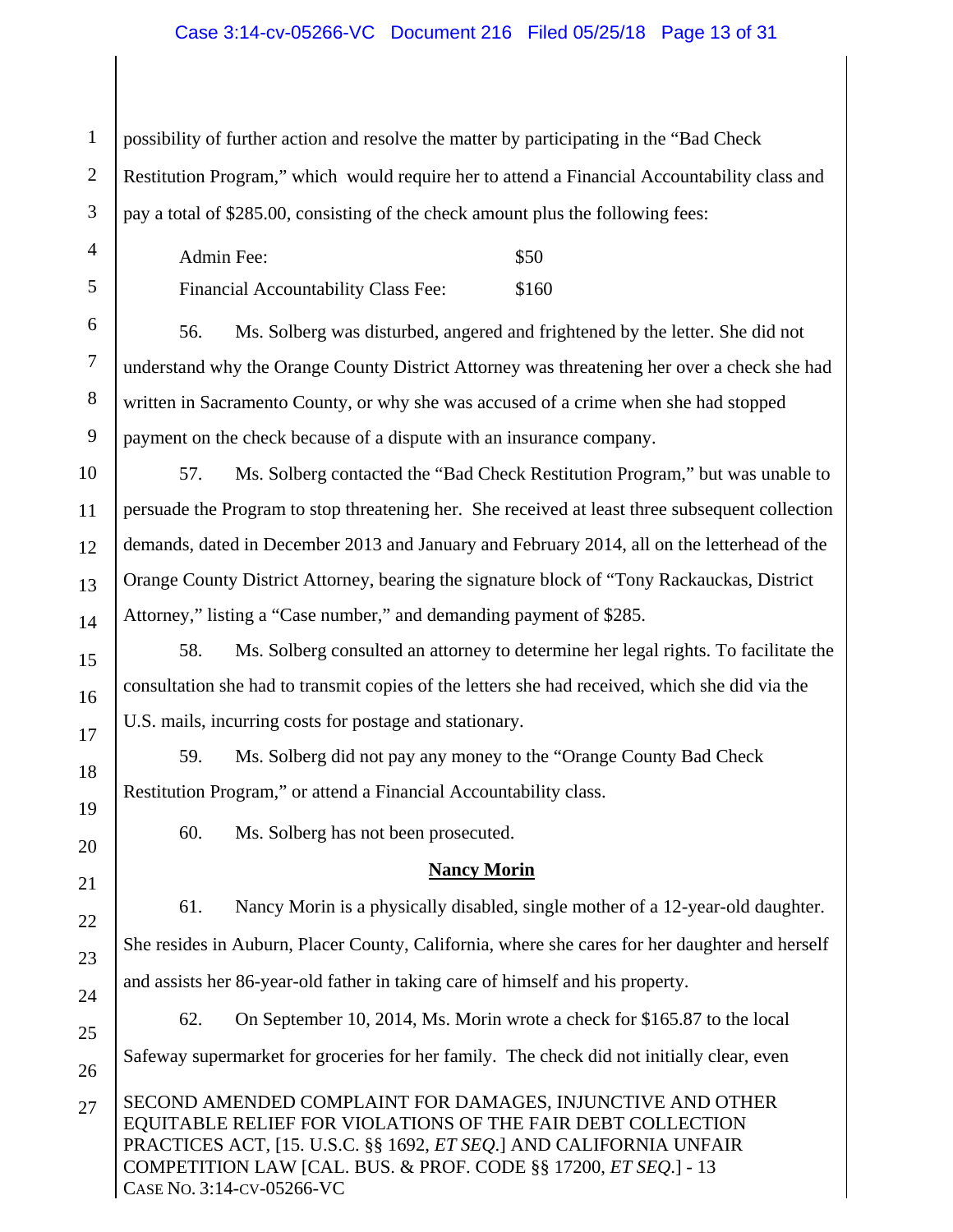1 2 though Ms. Morin has overdraft protection for that account. The check was redeposited on September 23, 2014 and was paid.

63. Defendants sent Ms. Morin a letter dated December 10, 2014, a copy of which is attached to this Second Amended Complaint as Exhibit 4. The letter appeared to be from the "Placer County District Attorney Bad Check Restitution Program," and was titled:

6

3

4

5

7

#### **OFFICIAL NOTICE - IMMEDIATE ATTENTION REQUIRED**

The letter was on the letterhead of the Placer County District Attorney, bore the signature block of "R. Scott Owens, District Attorney," and listed a "Case # 43329789."

8 9

11

10 12 13 64. The letter stated that Ms. Morin was accused of committing a crime punishable by up to a year in the county jail. The letter said that Ms. Morin could avoid the possibility of further action by participating in the "Bad Check Restitution Program." The letter stated that this would require her to attend a Financial Accountability class and pay a total of \$407.12, consisting of the check amount, plus the following fees:

| 14 | Admin Fee:                                 | \$50   |
|----|--------------------------------------------|--------|
| 15 | <b>Financial Accountability Class Fee:</b> | \$190  |
| 16 | <b>Returned Item Fee</b>                   | \$1.25 |

17 18 19 20 21 22 23 24 25 65. Ms. Morin was terrified by this letter. She felt she had been accused of a crime, essentially convicted without a trial, and told that she had to pay \$407 to avoid going to jail. She called the phone number listed in the letter, but did not reach a live person. She checked her records, which confirmed the check had been paid. On December 15, 2014, Ms. Morin mailed a letter to the address listed for the Bad Check Restitution Program. In the letter Ms. Morin explained that her check cleared on redeposit and should have been covered by overdraft protect when it was initially deposited. She enclosed a redacted copy of her bank statement showing that the check had cleared and a copy of her account profile, showing that she had overdraft protection.

26

SECOND AMENDED COMPLAINT FOR DAMAGES, INJUNCTIVE AND OTHER EQUITABLE RELIEF FOR VIOLATIONS OF THE FAIR DEBT COLLECTION PRACTICES ACT, [15. U.S.C. §§ 1692, *ET SEQ*.] AND CALIFORNIA UNFAIR COMPETITION LAW [CAL. BUS. & PROF. CODE §§ 17200, *ET SEQ*.] - 14 CASE NO. 3:14-CV-05266-VC 27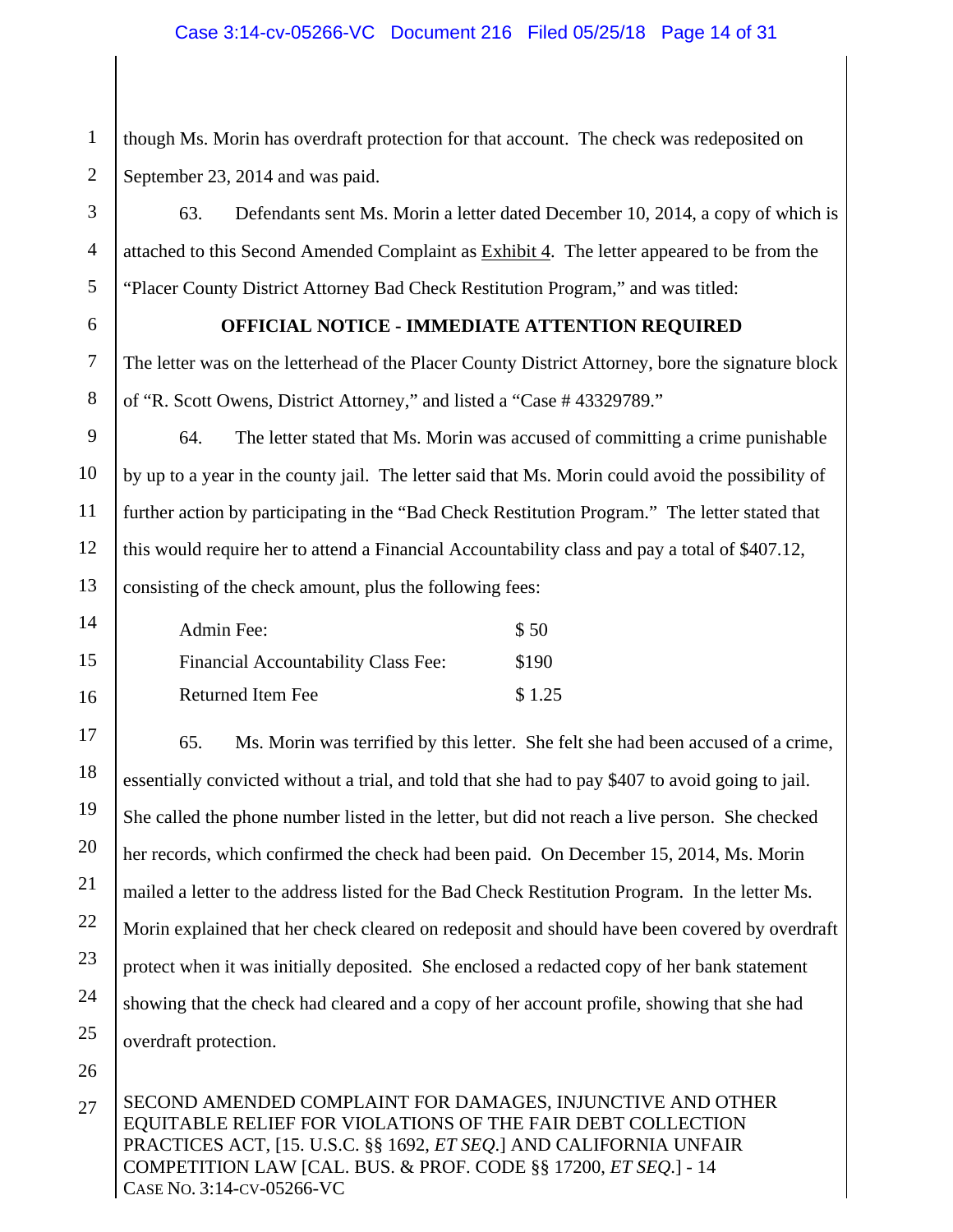SECOND AMENDED COMPLAINT FOR DAMAGES, INJUNCTIVE AND OTHER EQUITABLE RELIEF FOR VIOLATIONS OF THE FAIR DEBT COLLECTION PRACTICES ACT, [15. U.S.C. §§ 1692, *ET SEQ*.] AND CALIFORNIA UNFAIR COMPETITION LAW [CAL. BUS. & PROF. CODE §§ 17200, *ET SEQ*.] - 15 CASE NO. 3:14-CV-05266-VC 1 2 3 4 5 6 7 8 9 10 11 12 13 14 15 16 17 18 19 20 21 22 23 24 25 26 27 66. Despite having provided proof that her check had cleared on redeposit, Defendants sent Ms. Morin a second letter, dated December 26. 2014, titled: **FAILURE TO RESPOND – IMMEDIATE ATTENTION REQUIRED**  This letter was also on the official letterhead of the Placer County District Attorney, and bore the district attorney's signature. A copy of this letter is attached as Exhibit 5. The letter stated falsely that Ms. Morin had "failed to respond or fully comply with the District Attorney's Official Notice," and stated that she had an "**outstanding balance of \$407.12**." 67. In response, Ms. Morin again called the phone number listed in the letter, but could not reach a live person. Therefore, on January 14, 2015, she sent the Bad Check Restitution Program another copy of her December 15, 2014 letter, enclosing the documentation that showed that her check had cleared almost four months earlier. 68. Ms. Morin incurred postage costs, including certified mail costs, to mail Defendants the multiple letters and proof that her check had cleared. 69. Despite this proof that her check had cleared, on January 26, 2015, Defendants sent Ms. Morin a third collection demand, titled: **WARNING-SECOND NOTICE OF FAILURE TO COMPLY**  This letter was also on the official letterhead of the Placer County District Attorney, and bore the district attorney's signature. A copy of this letter is attached as Exhibit 6. The letter again stated falsely that Ms. Morin had "failed to respond to the District Attorney Notices," and stated that she had **an outstanding balance of \$407.12**. 70. On January 29, 2015, after having received the third collection demand, Ms. Morin called the "Bad Check Restitution Program" and was able to reach a "case agent." The case agent confirmed that Defendants had received her letter and documentation, but that they would not consider it because the bank statement she had enclosed contained redactions. 71. To the best of Ms. Morin's knowledge, Defendants are still going to continue to attempt to collect \$407.12 for a check that cleared on redeposit on September 23, 2014.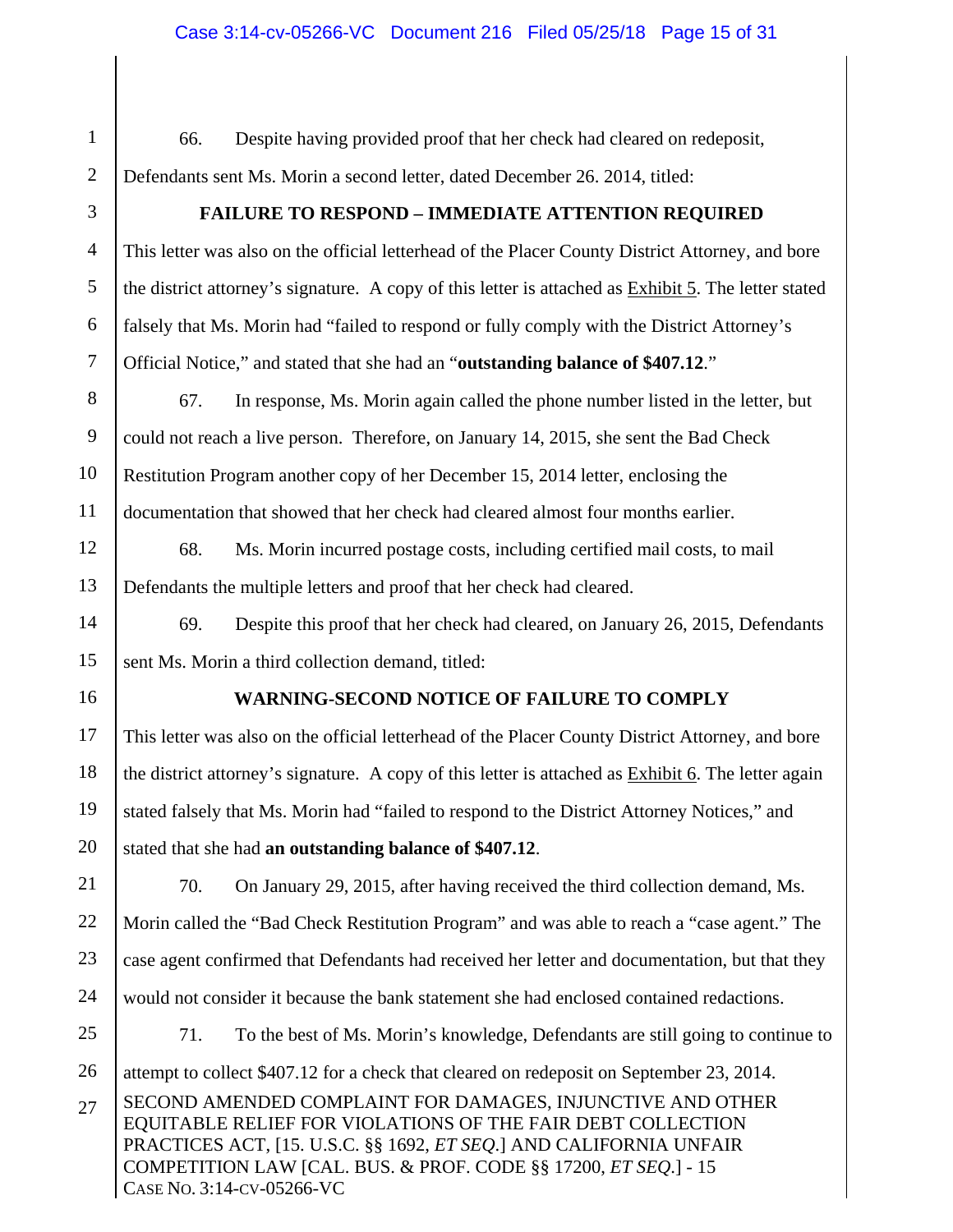72. Ms. Morin has not made any payments, and has not been prosecuted.

#### **Narisha Bonakdar**

73. Narisha Bonakdar is a single mother and lives month to month. She resides in El Dorado County, California. Ms. Bonakdar works as a legislative coordinator for the California Department of Fish and Wildlife.

6 74. In February 2014, Ms. Bonakdar wrote a check for \$200 to the El Dorado Transit Authority for her monthly bus pass. The El Dorado Transit Authority waited several weeks to cash her check. When the check was finally deposited, it was dishonored due to insufficient funds. She later made a payment in full for the \$200 transit pass plus fees.

10 11 12 13 14 75. In March 2014, Ms. Bonakdar again wrote a check for \$200 to the El Dorado Transit Authority for her monthly bus pass. Shortly after writing the check, Ms. Bonakdar received notification that her check for \$200 had not cleared. Ms. Bonakdar believed the notification was for the check that had been dishonored in February, for which she had recently made full payment. She therefore disregarded the notice of insufficient funds.

15 16 17 18 76. Several months later, Defendants sent Ms. Bonakdar a letter dated June 13, 2014, a copy of which is attached to this Second Amended Complaint as **Exhibit 7.** The letter appeared to be from the "El Dorado County District Attorney Bad Check Restitution Program," and was titled:

19

### **OFFICIAL NOTICE – IMMEDIATE ATTENTION REQUIRED**

20 21 The letter was on the letterhead of the El Dorado County District Attorney, bore the signature block of "Vern Pierson, District Attorney," and listed a "Case # 42841068."

22 23 24 25 26 77. The letter stated that Ms. Bonakdar was accused of committing a crime punishable by up to a year in the county jail. The letter said that Ms. Bonakdar could avoid the possibility of further action by participating in the "Bad Check Restitution Program." The letter stated that this would require her to attend a Financial Accountability class and pay a total of \$448.50, consisting of the check amount, plus the following fees:

SECOND AMENDED COMPLAINT FOR DAMAGES, INJUNCTIVE AND OTHER EQUITABLE RELIEF FOR VIOLATIONS OF THE FAIR DEBT COLLECTION PRACTICES ACT, [15. U.S.C. §§ 1692, *ET SEQ*.] AND CALIFORNIA UNFAIR COMPETITION LAW [CAL. BUS. & PROF. CODE §§ 17200, *ET SEQ*.] - 16 CASE NO. 3:14-CV-05266-VC 27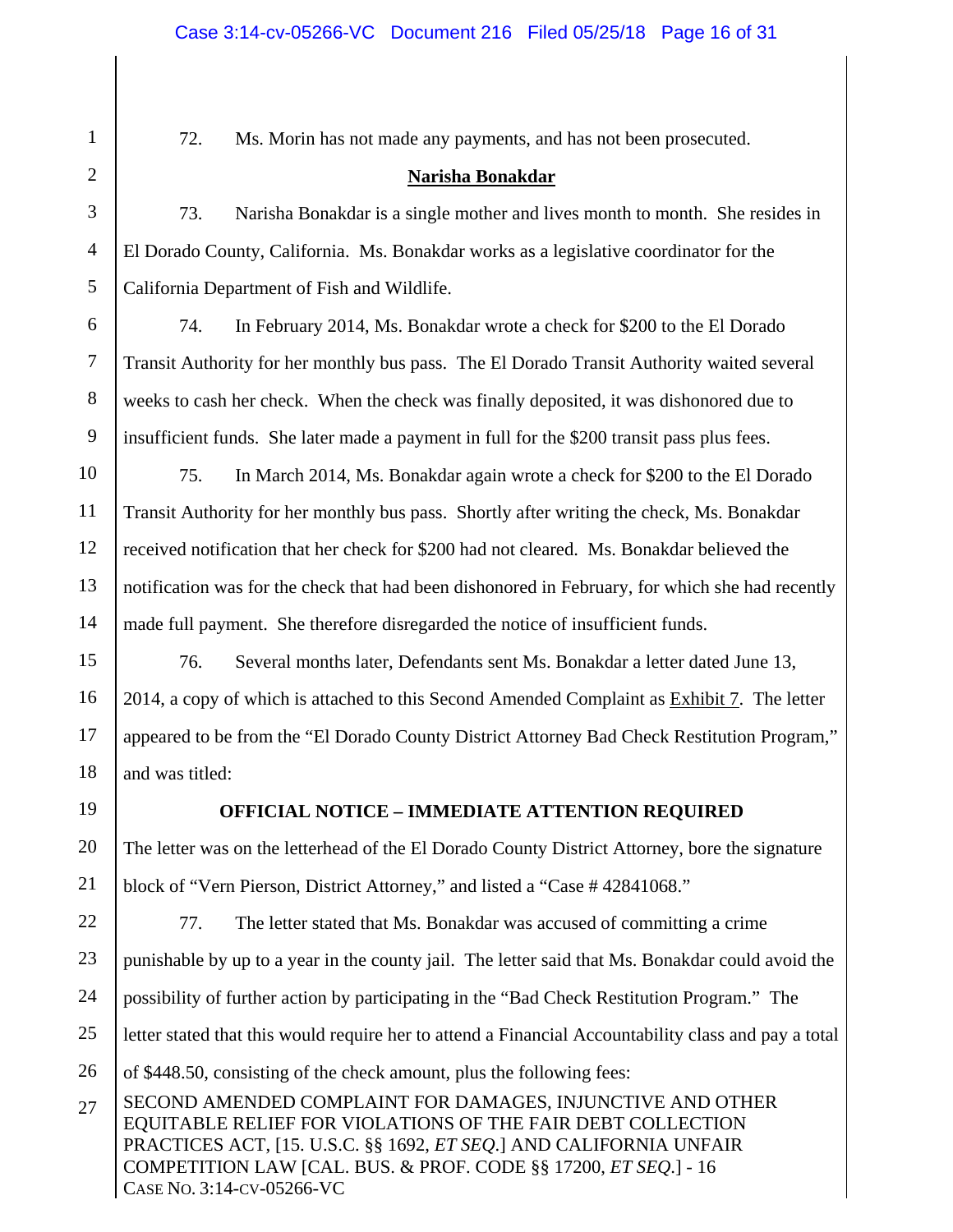#### Case 3:14-cv-05266-VC Document 216 Filed 05/25/18 Page 17 of 31

| Admin Fee:                          | \$ 50  |
|-------------------------------------|--------|
| Financial Accountability Class Fee: | \$191  |
| Returned Item Fee                   | \$7.50 |

78. Ms. Bonakdar was confused and frightened by this letter. She did not believe that she had bounced a check to El Dorado that she had not already paid in full, and she believed she had been accused of a crime. She called the El Dorado Transit Authority and explained her confusion, but they would not accept her payment. In addition, Ms. Bonakdar contacted the El Dorado County District Attorneys' Office to confirm the authenticity of the letter from Defendants and was advised to make payment.

79. As a result, Ms. Bonakdar began making regular payments to Defendants for the \$200 check to the Transit Authority, the \$50 administrative fee, the \$7.50 returned check fee, and the \$191 Financial Accountability Class. She has been making regular payments and is almost finished paying all of Defendants' fees associated with the bounced check.

80. Ms. Bonakdar also traveled to and participated in Defendants' "financial education class," during which time she had to secure childcare for her daughter.

1

2

3

4

5

6

7

8

9

10

11

12

13

14

15

16

#### **VII. FACTS COMMON TO PLAINTIFFS AND THE CLASS**

17 18 81. Defendants subjected Plaintiffs and class members to the standardized collection procedures described above.

19 20 21 22 23 24 82. Merchants and debt collectors who refer unpaid checks to Defendants seek to recover money, not report a crime. Most referrals consist of electronic check data obtained from the face of the check. The referrals do not contain sufficient information to determine whether the checks meet a district attorney's criteria for accepting checks, whether diversion is appropriate pursuant to the Diversion Act, or to make probable cause determinations. 83. The form letters Defendants sent to Plaintiffs and class members contain

25 numerous material misrepresentations and omissions, including, but not limited to, the

26 following:

SECOND AMENDED COMPLAINT FOR DAMAGES, INJUNCTIVE AND OTHER EQUITABLE RELIEF FOR VIOLATIONS OF THE FAIR DEBT COLLECTION PRACTICES ACT, [15. U.S.C. §§ 1692, *ET SEQ*.] AND CALIFORNIA UNFAIR COMPETITION LAW [CAL. BUS. & PROF. CODE §§ 17200, *ET SEQ*.] - 17 CASE NO. 3:14-CV-05266-VC 27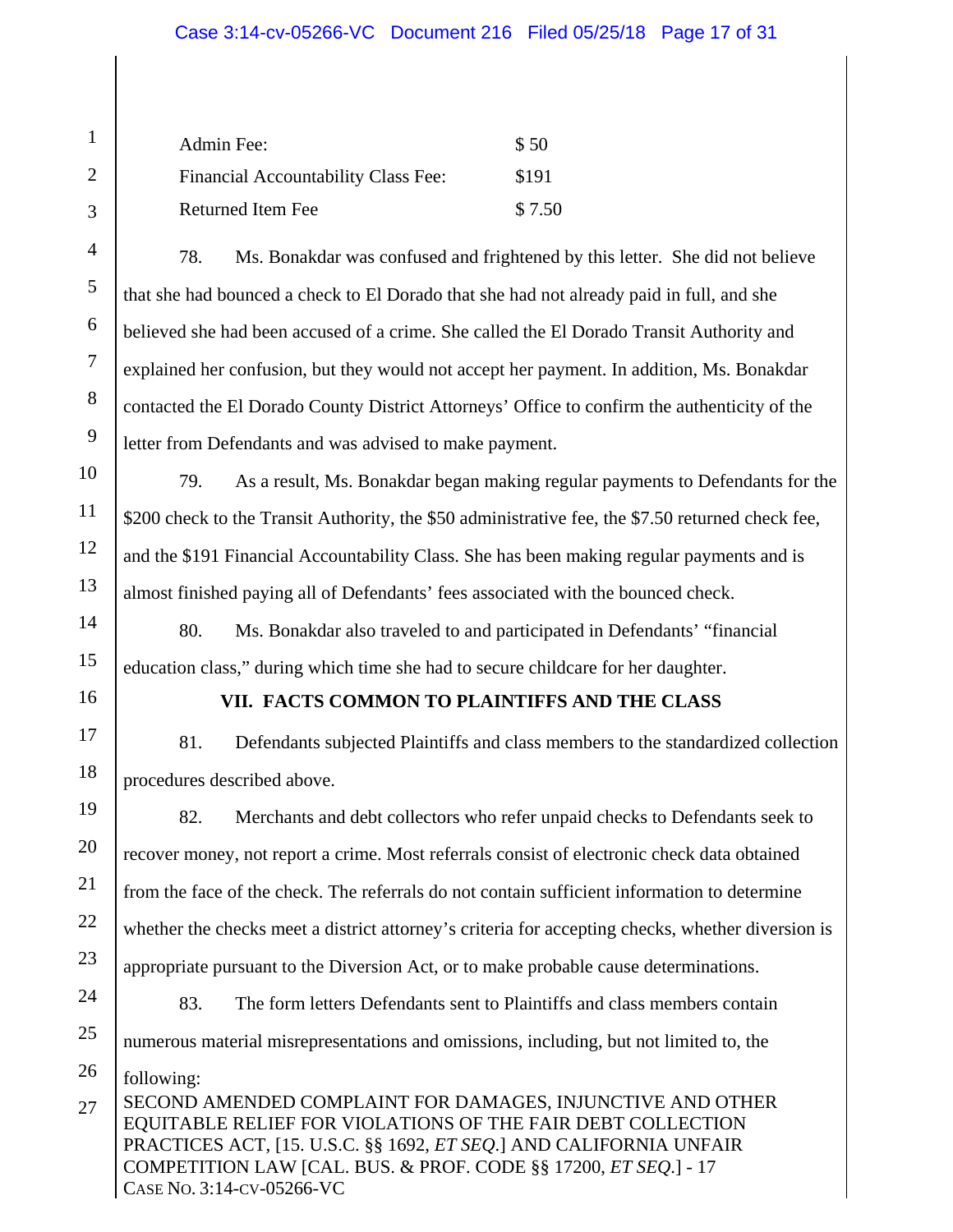| 1              | The district attorney operates and controls a "Bad Check Restitution"<br>a.                                                                                                                                                                                                                             |  |
|----------------|---------------------------------------------------------------------------------------------------------------------------------------------------------------------------------------------------------------------------------------------------------------------------------------------------------|--|
| 2              | Program" that is authorized by California law.                                                                                                                                                                                                                                                          |  |
| 3              | The letter was prepared and mailed by the district attorney, and is official<br>$\mathbf b$ .                                                                                                                                                                                                           |  |
| $\overline{4}$ | correspondence from the district attorney who has reviewed evidence                                                                                                                                                                                                                                     |  |
| 5              | and determined that, absent diversion, prosecution is warranted.                                                                                                                                                                                                                                        |  |
| 6              | Communications to the toll-free phone number and address printed on<br>$C_{\bullet}$                                                                                                                                                                                                                    |  |
| 7              | the letter will be received and considered by the district attorney.                                                                                                                                                                                                                                    |  |
| 8              | The check writer has been accused of a crime, namely violation of Penal<br>d.                                                                                                                                                                                                                           |  |
| 9              | Code § 476a.                                                                                                                                                                                                                                                                                            |  |
| 10             | The check writer must enroll in a misdemeanor diversion program to<br>e.                                                                                                                                                                                                                                |  |
| 11             | avoid probable criminal prosecution.                                                                                                                                                                                                                                                                    |  |
| 12             | f.<br>To avoid probable prosecution, the check writer must pay the check                                                                                                                                                                                                                                |  |
| 13             | amount, plus a \$50.00 administrative fee, a Financial Accountability                                                                                                                                                                                                                                   |  |
| 14             | Class fee of \$160.00 or more, and other fees that may be assessed by the                                                                                                                                                                                                                               |  |
| 15             | district attorney, and must attend a Financial Accountability class.                                                                                                                                                                                                                                    |  |
| 16             | 84.<br>The true facts are as follows:                                                                                                                                                                                                                                                                   |  |
| 17             | The Bad Check Restitution Program is operated for profit by Defendants.<br>a.                                                                                                                                                                                                                           |  |
| 18             | The district attorney has no meaningful involvement with individual                                                                                                                                                                                                                                     |  |
| 19             | cases. The Program does not meet the Diversion Act's requirements.                                                                                                                                                                                                                                      |  |
| 20             | Defendants, not employees of the district attorney, prepare and send the<br>$\mathbf{b}$ .                                                                                                                                                                                                              |  |
| 21             | form letters. Defendants send the letters without anyone in the district                                                                                                                                                                                                                                |  |
| 22             | attorney's office reviewing evidence or determining that prosecution is                                                                                                                                                                                                                                 |  |
| 23             | warranted.                                                                                                                                                                                                                                                                                              |  |
| 24             | District attorneys rarely review the facts related to the dishonored checks<br>$c_{\cdot}$                                                                                                                                                                                                              |  |
| 25             | referred to Defendants. If a district attorney investigates a case he or she                                                                                                                                                                                                                            |  |
| 26             | does so after Defendants collection efforts are complete.                                                                                                                                                                                                                                               |  |
| 27             | SECOND AMENDED COMPLAINT FOR DAMAGES, INJUNCTIVE AND OTHER<br>EQUITABLE RELIEF FOR VIOLATIONS OF THE FAIR DEBT COLLECTION<br>PRACTICES ACT, [15. U.S.C. §§ 1692, <i>ET SEQ</i> .] AND CALIFORNIA UNFAIR<br>COMPETITION LAW [CAL. BUS. & PROF. CODE §§ 17200, ET SEQ.] - 18<br>CASE No. 3:14-CV-05266-VC |  |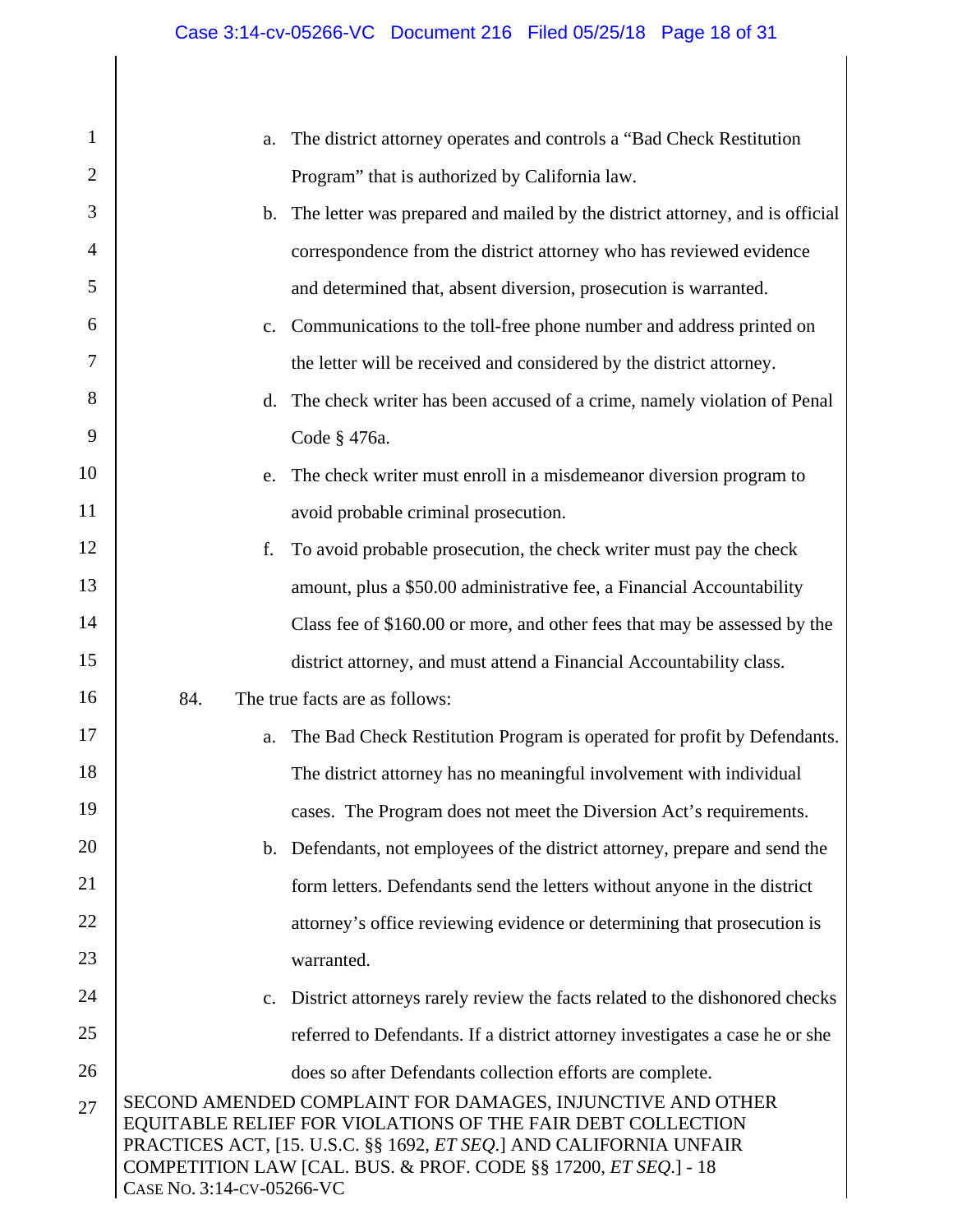| $\mathbf{1}$   | d. The address and phone number on the form letters are contact points for                                                                                                                                                                                                                              |  |
|----------------|---------------------------------------------------------------------------------------------------------------------------------------------------------------------------------------------------------------------------------------------------------------------------------------------------------|--|
| $\overline{2}$ | Defendants, not the district attorney.                                                                                                                                                                                                                                                                  |  |
| 3              | e. The fees that Defendants demand are not permitted by California law.                                                                                                                                                                                                                                 |  |
| 4              | f.<br>Defendants do not require check writers to attend the Financial                                                                                                                                                                                                                                   |  |
| 5              | Accountability class for which they demand fees. Defendants do not                                                                                                                                                                                                                                      |  |
| 6              | send files to district attorneys for review if the check writer has paid all                                                                                                                                                                                                                            |  |
| 7              | the fees they demand, but has not attended the Financial Accountability                                                                                                                                                                                                                                 |  |
| 8              | class.                                                                                                                                                                                                                                                                                                  |  |
| 9              | VIII. CLASS ACTION ALLEGATIONS                                                                                                                                                                                                                                                                          |  |
| 10             | 85.<br>This action is brought as a class action, as follows:                                                                                                                                                                                                                                            |  |
| 11             | Umbrella class:<br>All persons to whom Defendants sent a                                                                                                                                                                                                                                                |  |
| 12             | collection demand in connection with a returned check,<br>purporting to be a letter from a California county district                                                                                                                                                                                   |  |
| 13             | attorney, within four years preceding the filing of this Complaint,<br>whose claims are not barred by the settlement in Smith v. Levine                                                                                                                                                                 |  |
| 14             | Leichtman Capital Partners, el al., Civ. No. 10-0010 (N.D. Cal.).                                                                                                                                                                                                                                       |  |
| 15             | FDCPA Subclass: All members of the umbrella class, from                                                                                                                                                                                                                                                 |  |
| 16             | whom Defendants attempted to collect, or collected money for<br>checks written for personal, family, or household purposes,                                                                                                                                                                             |  |
| 17             | within one year preceding the filing of this Complaint.                                                                                                                                                                                                                                                 |  |
| 18             | 86.<br>Plaintiffs allege the umbrella class and subclass (collectively "Class") are so                                                                                                                                                                                                                  |  |
| 19             | numerous that joinder of all members is impractical. The umbrella class contains in excess of                                                                                                                                                                                                           |  |
| 20             | 100,000 class members and the subclass includes tens of thousands of class members.                                                                                                                                                                                                                     |  |
| 21             | 87.<br>The numerous questions of law and fact common to the class include:                                                                                                                                                                                                                              |  |
| 22             | Whether Defendants made demands on all Class members that are the<br>a.                                                                                                                                                                                                                                 |  |
| 23             | same or similar to the demands made to Plaintiffs.                                                                                                                                                                                                                                                      |  |
| 24             | b. Whether Defendants falsely represent that their collection letters are                                                                                                                                                                                                                               |  |
| 25             | lawfully authorized, issued, or approved by a state official.                                                                                                                                                                                                                                           |  |
| 26             | Whether the FDCPA governs Defendants' collections practices.<br>$\mathbf{c}$ .                                                                                                                                                                                                                          |  |
| 27             | SECOND AMENDED COMPLAINT FOR DAMAGES, INJUNCTIVE AND OTHER<br>EQUITABLE RELIEF FOR VIOLATIONS OF THE FAIR DEBT COLLECTION<br>PRACTICES ACT, [15. U.S.C. §§ 1692, <i>ET SEQ</i> .] AND CALIFORNIA UNFAIR<br>COMPETITION LAW [CAL. BUS. & PROF. CODE §§ 17200, ET SEQ.] - 19<br>CASE No. 3:14-CV-05266-VC |  |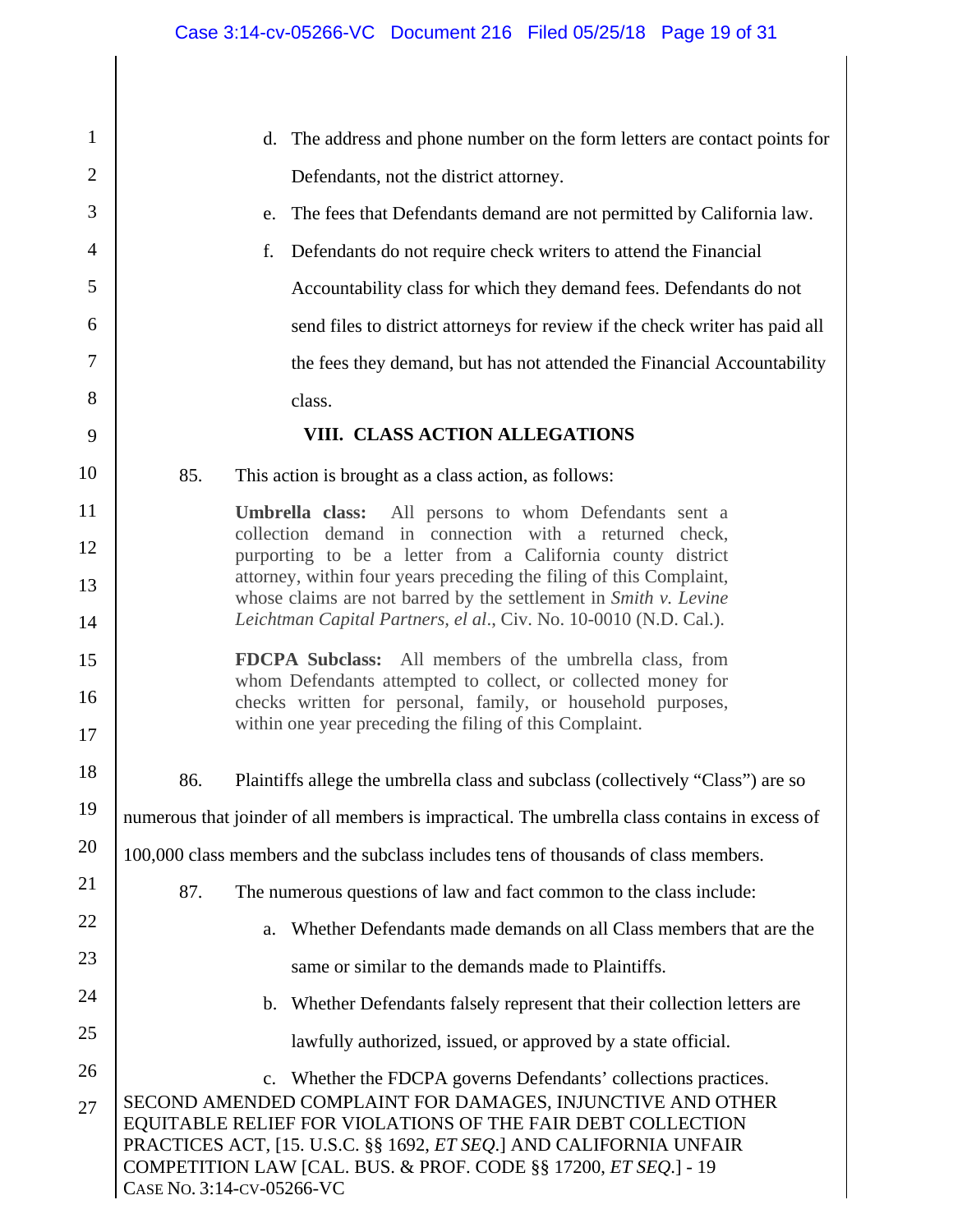| $\mathbf{1}$   | Whether Defendants' collections practices are unfair, fraudulent, or<br>d.                                                                                                                                                                                                                      |  |
|----------------|-------------------------------------------------------------------------------------------------------------------------------------------------------------------------------------------------------------------------------------------------------------------------------------------------|--|
| $\overline{2}$ | unlawful.                                                                                                                                                                                                                                                                                       |  |
| 3              | Whether Defendants fail to provide the validation notice required by the<br>e.                                                                                                                                                                                                                  |  |
| $\overline{4}$ | FDCPA.                                                                                                                                                                                                                                                                                          |  |
| 5              | Whether Defendants fail to provide the debt collection warning required<br>f.                                                                                                                                                                                                                   |  |
| 6              | by the FDCPA.                                                                                                                                                                                                                                                                                   |  |
| 7              | Whether Defendants threaten to take any action that cannot legally be<br>g.                                                                                                                                                                                                                     |  |
| 8              | taken or that is not intended to be taken.                                                                                                                                                                                                                                                      |  |
| 9              | Whether Defendants falsely represent the character, amount, or legal<br>h.                                                                                                                                                                                                                      |  |
| 10             | status of debts.                                                                                                                                                                                                                                                                                |  |
| 11             | i.<br>Whether Defendants represent or imply that nonpayment of debts will                                                                                                                                                                                                                       |  |
| 12             | result in the arrest or criminal prosecution of check writers when such                                                                                                                                                                                                                         |  |
| 13             | action is not intended.                                                                                                                                                                                                                                                                         |  |
| 14             | $\mathbf{j}$ .<br>Whether Defendants collect or attempt to collect fees that are not                                                                                                                                                                                                            |  |
| 15             | permitted by law.                                                                                                                                                                                                                                                                               |  |
| 16             | Whether Defendants use any business, company, or organization name<br>k.                                                                                                                                                                                                                        |  |
| 17             | other than CorrectiveSolutions' true name.                                                                                                                                                                                                                                                      |  |
| 18             | Whether Defendants are engaged in the unauthorized practice of law.<br>1.                                                                                                                                                                                                                       |  |
| 19             | 88.<br>Plaintiffs' claims are typical of the claims of the Class. All claims of Plaintiffs                                                                                                                                                                                                      |  |
| 20             | and the Class are based on the same facts and legal theory.                                                                                                                                                                                                                                     |  |
| 21             | Plaintiffs will fairly and adequately protect the interests of the Class. They have<br>89.                                                                                                                                                                                                      |  |
| 22             | retained counsel who are experienced in handling class actions and consumer debt cases.                                                                                                                                                                                                         |  |
| 23             | Neither Plaintiffs nor their attorneys have any interests that may conflict with the interests of                                                                                                                                                                                               |  |
| 24             | the Class.                                                                                                                                                                                                                                                                                      |  |
| 25             |                                                                                                                                                                                                                                                                                                 |  |
| 26             |                                                                                                                                                                                                                                                                                                 |  |
| 27             | SECOND AMENDED COMPLAINT FOR DAMAGES, INJUNCTIVE AND OTHER<br>EQUITABLE RELIEF FOR VIOLATIONS OF THE FAIR DEBT COLLECTION<br>PRACTICES ACT, [15. U.S.C. §§ 1692, ET SEQ.] AND CALIFORNIA UNFAIR<br>COMPETITION LAW [CAL. BUS. & PROF. CODE §§ 17200, ET SEQ.] - 20<br>CASE No. 3:14-CV-05266-VC |  |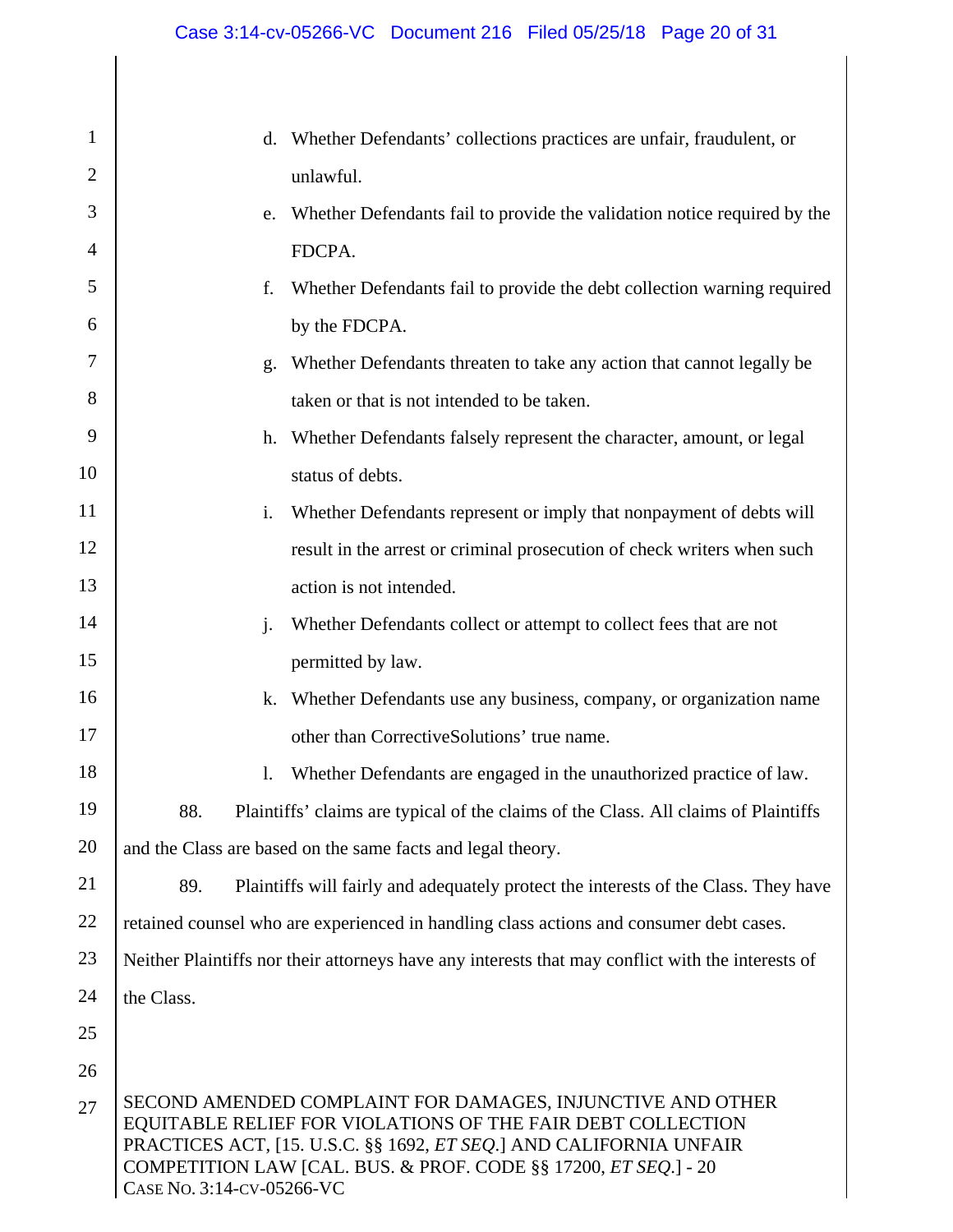# Case 3:14-cv-05266-VC Document 216 Filed 05/25/18 Page 21 of 31

| $\mathbf{1}$   | The Class can be certified under Federal Rule of Civil Procedure 23(b)(2)<br>90.                                                                                                                                                                                                                                                                                                      |  |
|----------------|---------------------------------------------------------------------------------------------------------------------------------------------------------------------------------------------------------------------------------------------------------------------------------------------------------------------------------------------------------------------------------------|--|
| $\overline{2}$ | because Defendants act on grounds generally applicable to the classes such that declaratory and                                                                                                                                                                                                                                                                                       |  |
| 3              | injunctive relief with respect to the Class as a whole is appropriate.                                                                                                                                                                                                                                                                                                                |  |
| 4              | 91.<br>The Class can also be certified under Rule $23(b)(3)$ because:                                                                                                                                                                                                                                                                                                                 |  |
| 5              | Questions of law and fact common to the members of the class<br>a.                                                                                                                                                                                                                                                                                                                    |  |
| 6              | predominate over any questions affecting an individual member.                                                                                                                                                                                                                                                                                                                        |  |
| 7              | A class action is superior to other available methods for the fair and<br>b.                                                                                                                                                                                                                                                                                                          |  |
| 8              | efficient adjudication of the controversy.                                                                                                                                                                                                                                                                                                                                            |  |
| 9              | 92.<br>Plaintiffs request certification of the Class pursuant to Rule $23(b)(2)$ , or, in the                                                                                                                                                                                                                                                                                         |  |
| 10             | alternative, a hybrid class combining the elements of Rule 23(b)(3) for monetary damages and                                                                                                                                                                                                                                                                                          |  |
| 11             | Rule $23(b)(2)$ for declaratory and equitable relief, including injunctive relief and restitution.                                                                                                                                                                                                                                                                                    |  |
| 12             | IX. CLAIMS FOR RELIEF                                                                                                                                                                                                                                                                                                                                                                 |  |
| 13             | <b>COUNT I</b><br>(Fair Debt Collection Practices Act)                                                                                                                                                                                                                                                                                                                                |  |
| 14             | 93.<br>Plaintiffs reallege and incorporate by reference each and every allegation set                                                                                                                                                                                                                                                                                                 |  |
| 15             | forth in the preceding paragraphs.                                                                                                                                                                                                                                                                                                                                                    |  |
| 16             | 94.<br>The FDCPA prohibits debt collectors from using false, deceptive or misleading                                                                                                                                                                                                                                                                                                  |  |
| 17             | communications to collect a debt, 15 U.S.C. §§ 1692e, 1692e(10), or from using unfair or                                                                                                                                                                                                                                                                                              |  |
| 18             | unconscionable means to collect, 15 U.S.C. § 1692f. Defendants' Bad Check Restitution                                                                                                                                                                                                                                                                                                 |  |
| 19             | Program is grounded in deception and unfairness, in violation of these general prohibitions.                                                                                                                                                                                                                                                                                          |  |
| 20             | Additionally, Defendants violate specific FDCPA provisions by disguising who they are, how                                                                                                                                                                                                                                                                                            |  |
| 21             | much a check writer owes, and what will happen if a check writer does not pay, as follows:                                                                                                                                                                                                                                                                                            |  |
| 22             | <b>FALSE IDENTITY:</b> Defendants' standard practice is to send collection<br>a.                                                                                                                                                                                                                                                                                                      |  |
| 23             | letters on official prosecutor letterhead to convey the false impression                                                                                                                                                                                                                                                                                                              |  |
| 24             | that the letters were sent by a law enforcement agency, rather than by                                                                                                                                                                                                                                                                                                                |  |
| 25             | Defendants, in violation of 15 U.S.C. §§ 1692e(9) and (14). Defendants'                                                                                                                                                                                                                                                                                                               |  |
| 26<br>27       | standard form letters include the false representation that Defendants are<br>SECOND AMENDED COMPLAINT FOR DAMAGES, INJUNCTIVE AND OTHER<br>EQUITABLE RELIEF FOR VIOLATIONS OF THE FAIR DEBT COLLECTION<br>PRACTICES ACT, [15. U.S.C. §§ 1692, <i>ET SEQ</i> .] AND CALIFORNIA UNFAIR<br>COMPETITION LAW [CAL. BUS. & PROF. CODE §§ 17200, ET SEQ.] - 21<br>CASE No. 3:14-CV-05266-VC |  |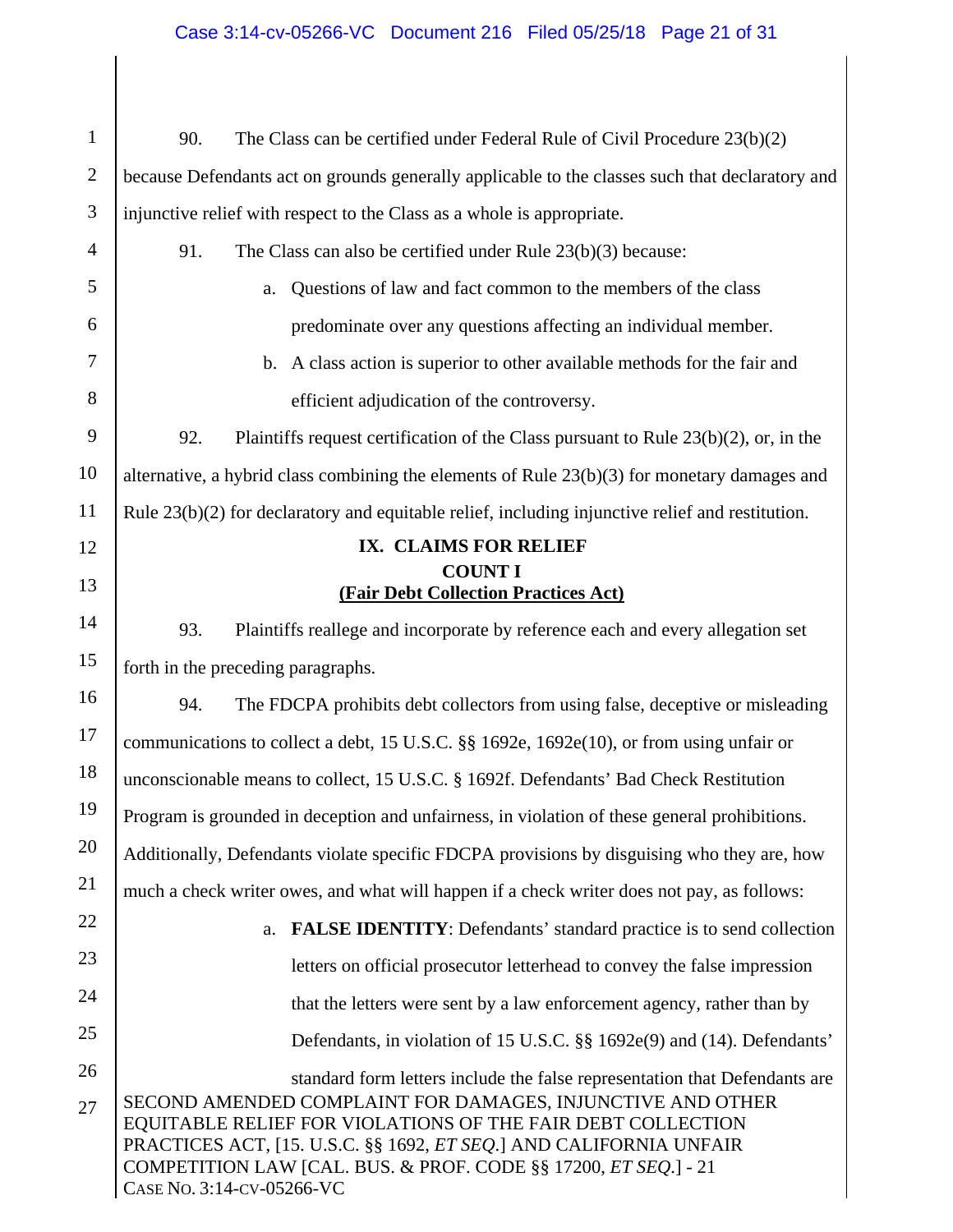| $\mathbf{1}$   |                                                                                                                                                                                                                                                                                                         | a law office, namely, the office of the county district attorney, in                         |
|----------------|---------------------------------------------------------------------------------------------------------------------------------------------------------------------------------------------------------------------------------------------------------------------------------------------------------|----------------------------------------------------------------------------------------------|
| $\overline{2}$ |                                                                                                                                                                                                                                                                                                         | violation of 15 U.S.C. § 1692e(3). Additionally, Defendants violate 15                       |
| 3              |                                                                                                                                                                                                                                                                                                         | U.S.C. $\S$ 1692d(6) by placing telephone calls to sub-class members                         |
| $\overline{4}$ |                                                                                                                                                                                                                                                                                                         | without any meaningful disclosure of their identity.                                         |
| 5              | $\mathbf{b}$ .                                                                                                                                                                                                                                                                                          | <b>FALSE THREATS:</b> Defendants' standard form letters include the false                    |
| 6              |                                                                                                                                                                                                                                                                                                         | threat that the failure to pay all amounts demanded will result in the                       |
| 7              |                                                                                                                                                                                                                                                                                                         | arrest or imprisonment of the check writer, in violation of 15 U.S.C.                        |
| 8              |                                                                                                                                                                                                                                                                                                         | $§$ 1692e(4)–(5). Defendants have neither the authority, nor the intent to                   |
| 9              |                                                                                                                                                                                                                                                                                                         | initiate a prosecution, and most check writers from whom Defendants                          |
| 10             |                                                                                                                                                                                                                                                                                                         | attempt to collect are never prosecuted, even if the check writer pays less                  |
| 11             |                                                                                                                                                                                                                                                                                                         | than the full amount demanded.                                                               |
| 12             | c.                                                                                                                                                                                                                                                                                                      | <b>UNLAWFUL FEES:</b> The fees that Defendants charge for their Bad                          |
| 13             |                                                                                                                                                                                                                                                                                                         | Check Restitution Program are not permitted by California law.                               |
| 14             |                                                                                                                                                                                                                                                                                                         | Defendants violate 15 U.S.C. §§ 1692e(2)(A) and 1692f(1) by collecting                       |
| 15             |                                                                                                                                                                                                                                                                                                         | and attempting to collect these fees.                                                        |
| 16             | d.                                                                                                                                                                                                                                                                                                      | <b>MISSING WARNINGS AND DISCLOSURES:</b> The initial form letter                             |
| 17             |                                                                                                                                                                                                                                                                                                         | that Defendants send to check writers, of which Exhibits 3, 4 and 7 are                      |
| 18             |                                                                                                                                                                                                                                                                                                         | examples, does not contain the validation notice required by 15 U.S.C.                       |
| 19             |                                                                                                                                                                                                                                                                                                         | $§1692g(a)$ , nor do Defendants provide the validation notice within five                    |
| 20             |                                                                                                                                                                                                                                                                                                         | days of the initial communication. None of the collection letters that                       |
| 21             |                                                                                                                                                                                                                                                                                                         | Defendants send contain the debt collection disclosure notice required by                    |
| 22             |                                                                                                                                                                                                                                                                                                         | 15 U.S.C. § 1692e(11).                                                                       |
| 23             | 95.                                                                                                                                                                                                                                                                                                     | As a direct and proximate cause of Defendants' violations of the FDCPA,                      |
| 24             |                                                                                                                                                                                                                                                                                                         | Plaintiffs and the Class have suffered actual damages, including unlawful collection charges |
| 25             | and other monetary losses. In addition, Plaintiffs and the Class are entitled to recover statutory                                                                                                                                                                                                      |                                                                                              |
| 26             | damages of up to \$1,000 for each named plaintiff, and such amounts as the court may allow for                                                                                                                                                                                                          |                                                                                              |
| 27             | SECOND AMENDED COMPLAINT FOR DAMAGES, INJUNCTIVE AND OTHER<br>EQUITABLE RELIEF FOR VIOLATIONS OF THE FAIR DEBT COLLECTION<br>PRACTICES ACT, [15. U.S.C. §§ 1692, <i>ET SEQ</i> .] AND CALIFORNIA UNFAIR<br>COMPETITION LAW [CAL. BUS. & PROF. CODE §§ 17200, ET SEQ.] - 22<br>CASE No. 3:14-CV-05266-VC |                                                                                              |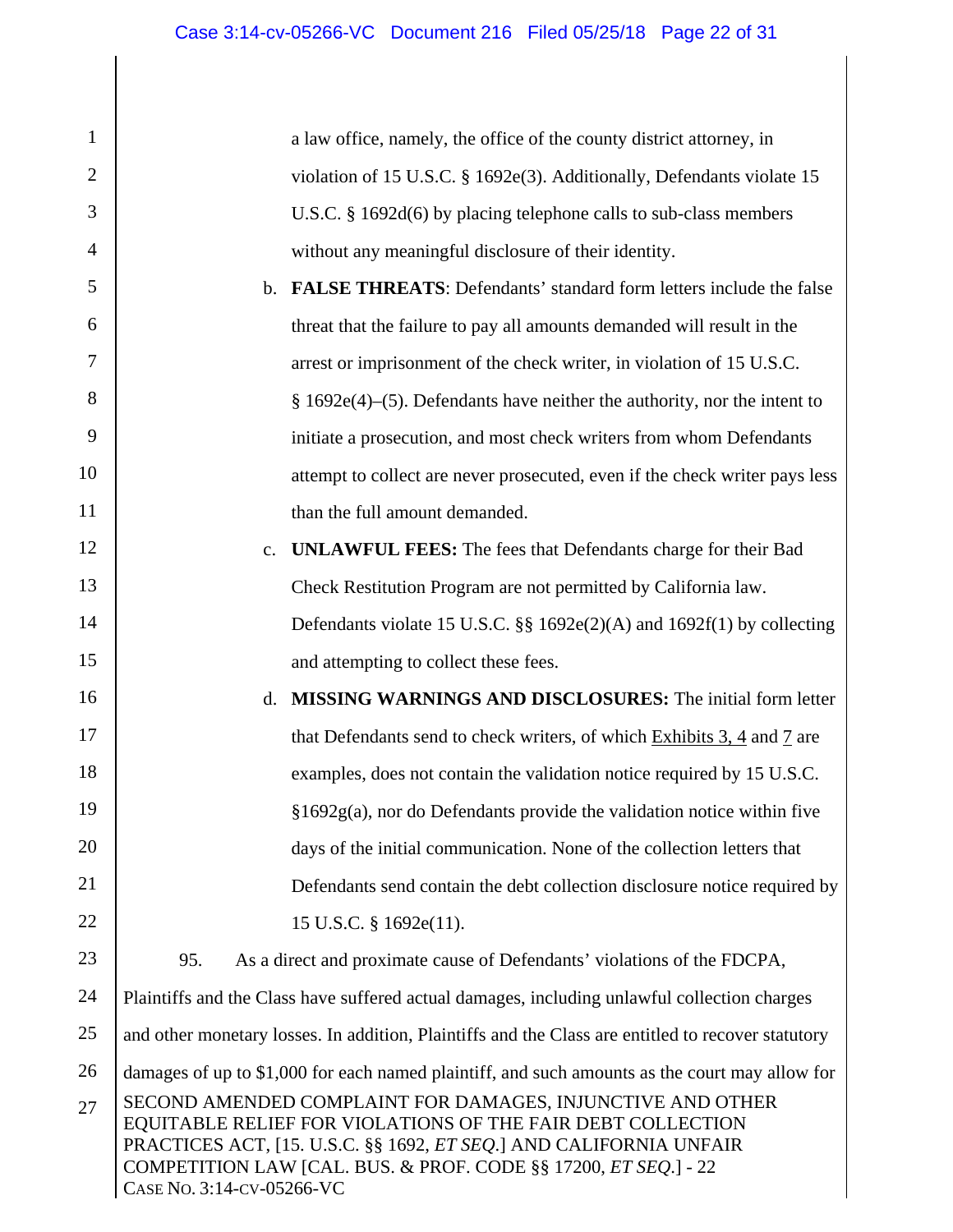all other class members not to exceed the lesser of \$500,000 or one percent of the net worth of each debt collector, plus the costs of the action, including reasonable attorneys' fees.

### **COUNT II (Cal. Bus. & Prof. Code §§ 17200** *et seq.***)**

96. Plaintiffs reallege and incorporate by reference each and every allegation set forth in the preceding paragraphs.

97. The California Unfair Competition Law, ("UCL"), California Business & Professions Code §§17200, *et seq.*, prohibits business acts or practices that are (a) unlawful, (b) unfair, or (c) fraudulent. The UCL provides that a court may order equitable relief, including injunctive relief and restitution to affected members of the general public as remedies for any violations of the UCL.

98. The Diversion Act, California Penal Code § 1001.60, *et seq*., provides the exclusive authorization for Bad Check Diversion Programs. Defendants' Bad Check Restitution Program does not comply with the requirements of the Act.

99. The Diversion Act only authorizes diversion programs where a district attorney reviews evidence and determines that there is probable cause to conclude that an individual has violated Penal Code § 476a, by writing a check, knowing it would not clear and intending to defraud the check payee. When a district attorney makes a probable cause determination, he or she is then required to review five factors listed in Penal Code § 1001.62 and decide whether referral to a diversion program is appropriate.

100. The Diversion Act authorizes only a \$50 administrative fee, and the returned check fee actually charged by the check recipient's bank, up to a maximum of \$15. No class fee may be charged unless ordered by a court after a check writer has actually been charged and convicted for intentionally writing a dishonored check. Cal. Penal Code § 1001.65(b).

101. Defendants routinely violate the FDCPA and fail to conform to the requirements and limitations of the Diversion Act.

SECOND AMENDED COMPLAINT FOR DAMAGES, INJUNCTIVE AND OTHER EQUITABLE RELIEF FOR VIOLATIONS OF THE FAIR DEBT COLLECTION PRACTICES ACT, [15. U.S.C. §§ 1692, *ET SEQ*.] AND CALIFORNIA UNFAIR COMPETITION LAW [CAL. BUS. & PROF. CODE §§ 17200, *ET SEQ*.] - 23 CASE NO. 3:14-CV-05266-VC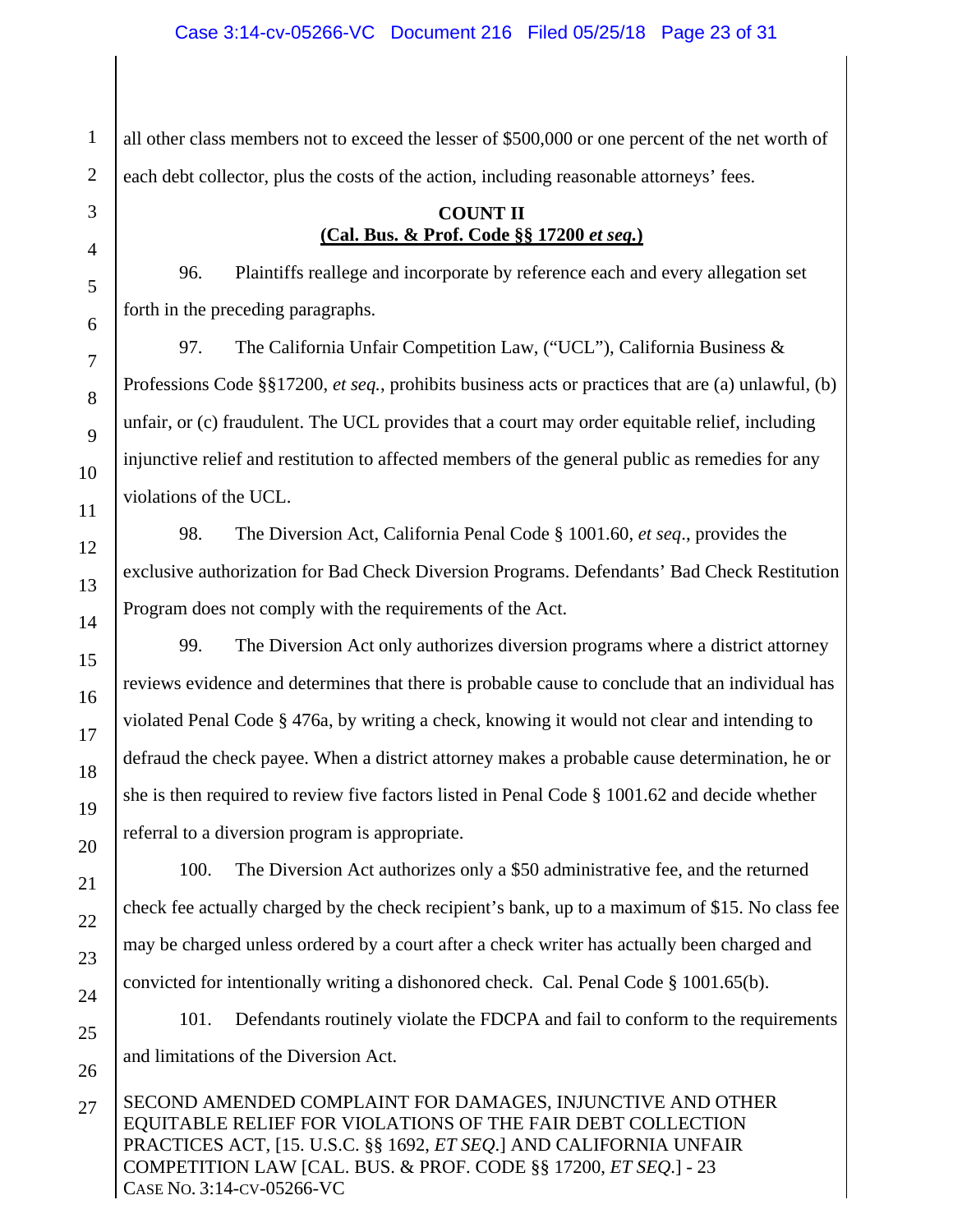1 2 3 4 5 6 7 8 102. Cal. Bus. & Prof. C. § 6126 prohibits the unauthorized practice of law. The American Bar Association has investigated the practice of private companies like Corrective Solutions sending collection letters on the letterhead of prosecutors The ABA has determined that this conduct is deceptive and that the companies that send these letters are engaged in the unauthorized practice of law. (ABA Formal Ethics Opinion 469, Nov. 12, 2014, filed as Exhibit 8.) By sending letters on the letterhead of the office of local district attorneys, Defendants are falsely holding themselves out as a law office, despite the fact that they are not licensed to practice law, and are engaged in a deceptive and unlawful practice.

9 10 11 12 13 14 103. Defendants' collections practices are fraudulent because they are likely to deceive the public. Defendants' false assertion of official authority; incomplete description of "bad check" criminal liability under California law; reference to nonexistent "criminal charges" having been made; false threats of prosecution; demands for unlawful fees in order to avoid prosecution, regardless of the facts of a particular case; and all the other false and misleading aspects of Defendants' collection scheme are likely to deceive the public.

15 16 17 104. The acts and practices complained of herein constitute unfair business practices because these acts and practices are patently unfair, substantially injurious to the general public, and offensive to public policy.

18 19 105. Each Plaintiff has lost money or property as a result of Defendants' multiple violations of the UCL.

SECOND AMENDED COMPLAINT FOR DAMAGES, INJUNCTIVE AND OTHER EQUITABLE RELIEF FOR VIOLATIONS OF THE FAIR DEBT COLLECTION PRACTICES ACT, [15. U.S.C. §§ 1692, *ET SEQ*.] AND CALIFORNIA UNFAIR COMPETITION LAW [CAL. BUS. & PROF. CODE §§ 17200, *ET SEQ*.] - 24 CASE NO. 3:14-CV-05266-VC 20 21 22 23 24 25 26 27 106. Plaintiffs are entitled under the UCL to enjoin these acts and practices and to obtain restitution of all funds obtained by Defendants by reason of and through the use of these unlawful and fraudulent acts and practices. Pursuant to the UCL, Plaintiffs, individually and on behalf of all members of the general public who are, have been, or may be subjected to Defendants' unlawful and fraudulent business acts and practices are entitled to declaratory and preliminary and permanent injunctive relief prohibiting such practices in the future, and other orders as may be necessary to restore to any person in interest, any money or property, real or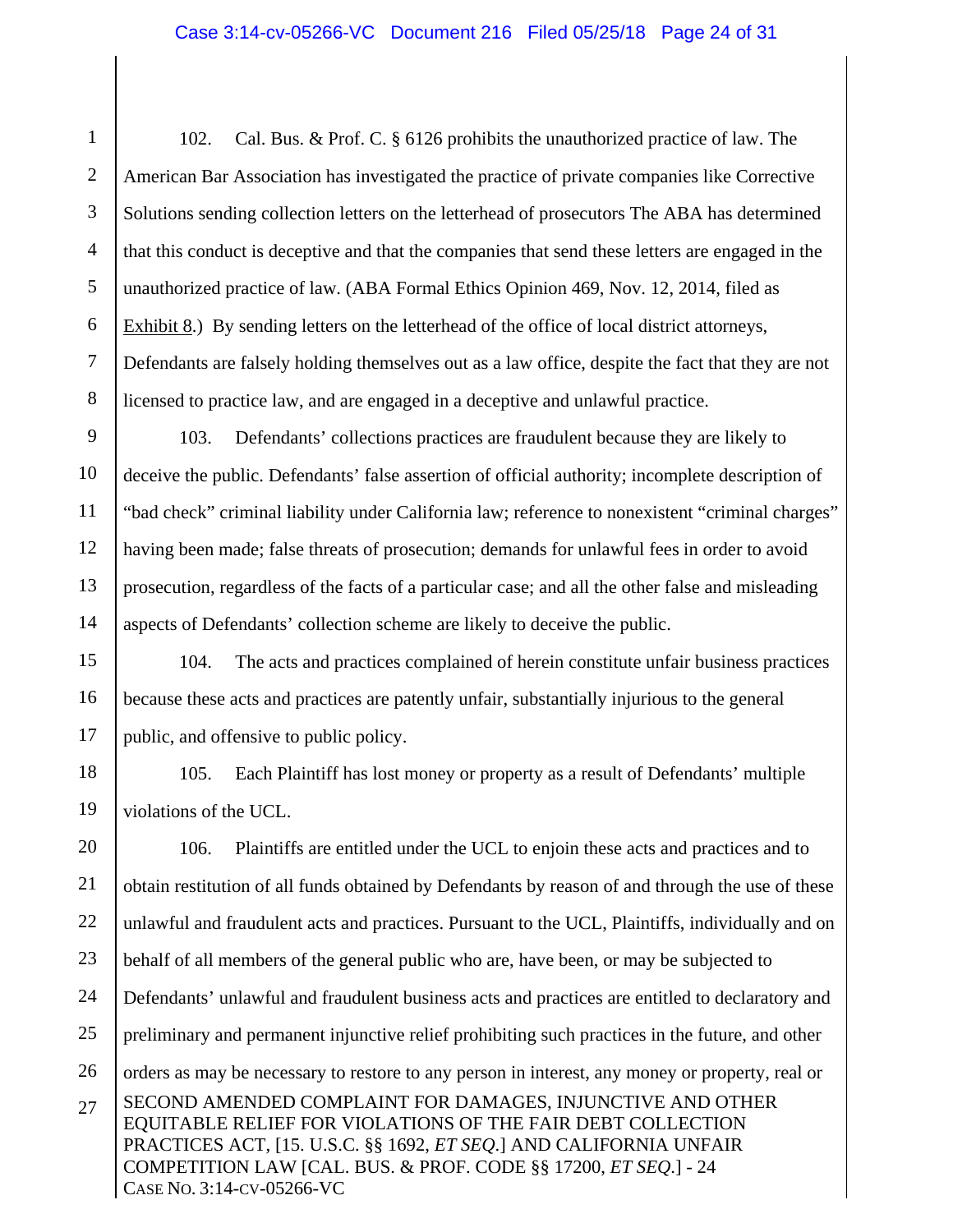#### Case 3:14-cv-05266-VC Document 216 Filed 05/25/18 Page 25 of 31

1 personal, which Defendants acquired by means of such unlawful, unfair and fraudulent business practices.

107. In addition, Plaintiffs are entitled to recover reasonable attorneys' fees, costs, and expenses incurred in bringing this action under California Code of Civil Procedure § 1021.5.

#### **COUNT III (Fraudulent Misrepresentation)**

108. Plaintiffs reallege and incorporate by reference each and every allegation set forth in the preceding paragraphs.

109. Cal. Penal Code §§ 1001.60, *et seq*., provides that a district attorney may not refer a person for diversion under the Diversion Act, unless there is probable cause to believe the check writer committed a violation of Section 476a.

110. Cal. Penal Code §§ 1001.60, *et seq*., defines and limits the fees that a district attorney may collect from a check writer who is participating in a lawfully operating bad check restitution program, and does not permit any fees other than an administrative fee and a returned item fee.

111. Beginning more than four years prior to the filing of this lawsuit, National Corrective Group, Inc. and Mats Jonsson shared authority to determine and approve the content of the form letters and other communications sent to check writers in connection the operation of the Corrective Solutions "district attorney bad check restitution program." They made a conscious decision to approve these communications.

112. In or around June 2014 Mats Jonsson formed Victim Services, Inc. and American Justice Solutions, Inc., and thereafter Victim Services, Inc., American Justice Solutions, Inc., and Mats Jonsson shared authority to determine and approve the content of the form letters and other communications sent to check writers in connection with the operation of the Corrective Solutions "district attorney bad check restitution program."

SECOND AMENDED COMPLAINT FOR DAMAGES, INJUNCTIVE AND OTHER EQUITABLE RELIEF FOR VIOLATIONS OF THE FAIR DEBT COLLECTION PRACTICES ACT, [15. U.S.C. §§ 1692, *ET SEQ*.] AND CALIFORNIA UNFAIR COMPETITION LAW [CAL. BUS. & PROF. CODE §§ 17200, *ET SEQ*.] - 25 CASE NO. 3:14-CV-05266-VC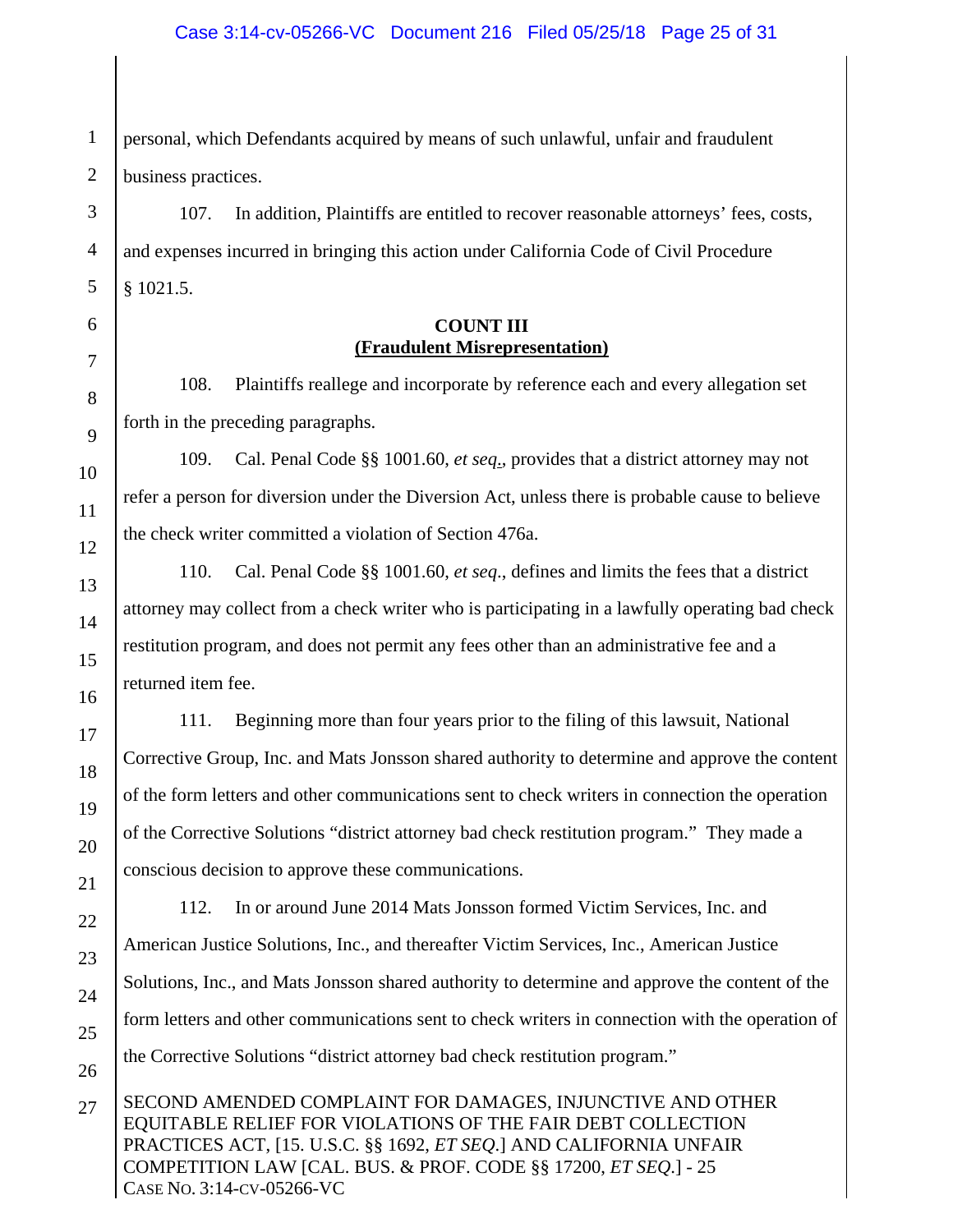#### Case 3:14-cv-05266-VC Document 216 Filed 05/25/18 Page 26 of 31

1 2 3 4 5 6 7 8 9 10 11 12 113. On information and belief, Plaintiffs allege Defendants have reviewed a consistent line of legal decisions issued since 2001, holding that in operations materially the same as the Corrective Solutions operation, it is a misrepresentation to state that a check writer risks prosecution, when no prosecutor has reviewed evidence regarding the check writer and determined that prosecution is likely if the check writer fails to participate in a "restitution" program. Since 2008, Defendants have known that in *Schwarm v. Craighead*, 552 F. Supp. 2d 1056 (E.D. Cal. 2008), the district court ruled that class fees and other fees not expressly authorized in the Diversion Act are not permitted by law. Defendants know or should have known that on June 3, 2010, in *del Campo v. Mealing*, 718 F. Supp.2d 1116 (N.D. Cal. June 3, 2010), the district court ruled that collection efforts materially the same as those sent by Defendants in this case were misleading because of, *inter alia*, false threats of prosecution and because the "Financial Accountability Class" fee was not permitted by law.

13 14 15 16 17 114. The standard form letters Defendants sent to check writers throughout the class period contain multiple implied and express representations that there is a substantial likelihood that the check writer will be prosecuted if he or she does not pay the fees Defendants demand, which fees far exceed those permitted by law. These same representations are made in verbal communications with check writers.

18 19 115. The standard form letters that defendants have sent throughout the class period contain the following misrepresentations:

20

21

22

23

- a. A misrepresentation that Defendants' written and verbal communications are from the local district attorney or from persons employed within the district attorneys' office and directly supervised by attorneys within that office;
- SECOND AMENDED COMPLAINT FOR DAMAGES, INJUNCTIVE AND OTHER EQUITABLE RELIEF FOR VIOLATIONS OF THE FAIR DEBT COLLECTION 24 25 26 27 b. A misrepresentation that, preceding the communication to the consumer, the district attorney named in the notice received a crime report alleging that the consumer committed a violation of Pen. C. § 476a, that the
- PRACTICES ACT, [15. U.S.C. §§ 1692, *ET SEQ*.] AND CALIFORNIA UNFAIR COMPETITION LAW [CAL. BUS. & PROF. CODE §§ 17200, *ET SEQ*.] - 26 CASE NO. 3:14-CV-05266-VC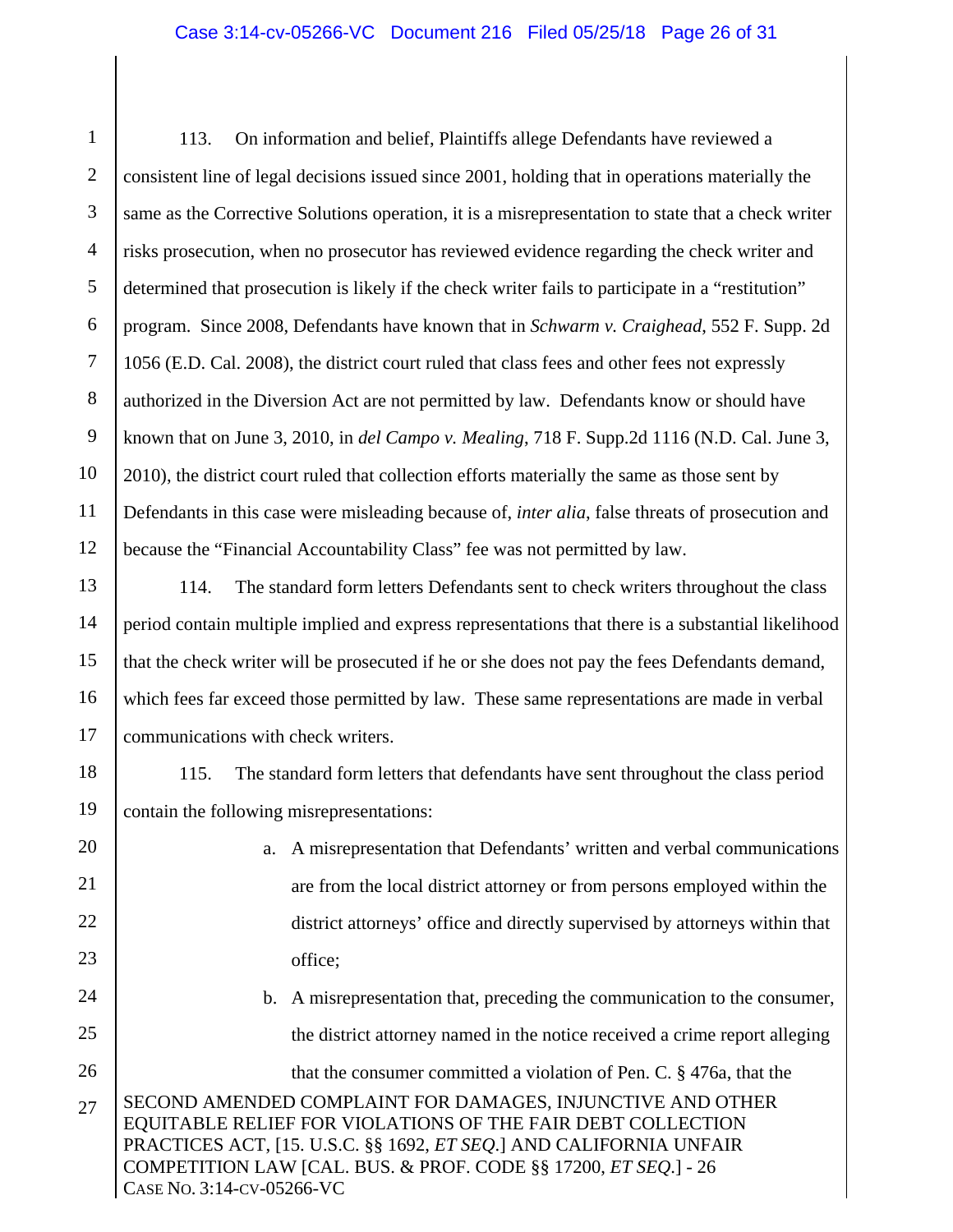| 1              | district attorney has reviewed the report, determined it has merit, and is                                                                                                                                                                                                                              |  |  |
|----------------|---------------------------------------------------------------------------------------------------------------------------------------------------------------------------------------------------------------------------------------------------------------------------------------------------------|--|--|
| $\overline{2}$ | now contacting the check writer about alleged criminal activity;                                                                                                                                                                                                                                        |  |  |
| 3              | A misrepresentation that the consumer meets the legal definition of a<br>$\mathbf{c}$ .                                                                                                                                                                                                                 |  |  |
| $\overline{4}$ | person who can be put into a "bad check diversion program" and has                                                                                                                                                                                                                                      |  |  |
| 5              | been properly referred to such a program by a district attorney;                                                                                                                                                                                                                                        |  |  |
| 6              | d. A misrepresentation that a "program" or "class" fee—demanded in                                                                                                                                                                                                                                      |  |  |
| 7              | addition to the "administrative" and "returned item" fees—is an                                                                                                                                                                                                                                         |  |  |
| 8              | authorized component of an official "bad check diversion program" and                                                                                                                                                                                                                                   |  |  |
| 9              | that a district attorney is actually demanding such payment;                                                                                                                                                                                                                                            |  |  |
| 10             | A misrepresentation that a failure to pay all the fees demanded and to<br>e.                                                                                                                                                                                                                            |  |  |
| 11             | attend a "Financial Accountability" class will likely trigger a criminal                                                                                                                                                                                                                                |  |  |
| 12             | prosecution, which could result in imprisonment.                                                                                                                                                                                                                                                        |  |  |
| 13             | Each Defendant knew, at all times when determining and approving the content<br>116.                                                                                                                                                                                                                    |  |  |
| 14             | of the letters, that the representations regarding the fees owed and the risk of prosecution, were,                                                                                                                                                                                                     |  |  |
| 15             | and are false, or were made with reckless disregard for the truth or falsity of these                                                                                                                                                                                                                   |  |  |
| 16             | representations.                                                                                                                                                                                                                                                                                        |  |  |
| 17             | 117.<br>Defendants made these representations with the intention that the check writers                                                                                                                                                                                                                 |  |  |
| 18             | rely on the representation and pay the fees that Defendants demand.                                                                                                                                                                                                                                     |  |  |
| 19             | As a result of the misrepresentations described herein, Plaintiffs and the<br>118.                                                                                                                                                                                                                      |  |  |
| 20             | members of the putative class, have paid unlawful fees to Defendants totaling millions of                                                                                                                                                                                                               |  |  |
| 21             | dollars.                                                                                                                                                                                                                                                                                                |  |  |
| 22             |                                                                                                                                                                                                                                                                                                         |  |  |
| 23             |                                                                                                                                                                                                                                                                                                         |  |  |
| 24             |                                                                                                                                                                                                                                                                                                         |  |  |
| 25             |                                                                                                                                                                                                                                                                                                         |  |  |
| 26             |                                                                                                                                                                                                                                                                                                         |  |  |
| 27             | SECOND AMENDED COMPLAINT FOR DAMAGES, INJUNCTIVE AND OTHER<br>EQUITABLE RELIEF FOR VIOLATIONS OF THE FAIR DEBT COLLECTION<br>PRACTICES ACT, [15. U.S.C. §§ 1692, <i>ET SEQ.</i> ] AND CALIFORNIA UNFAIR<br>COMPETITION LAW [CAL. BUS. & PROF. CODE §§ 17200, ET SEQ.] - 27<br>CASE No. 3:14-CV-05266-VC |  |  |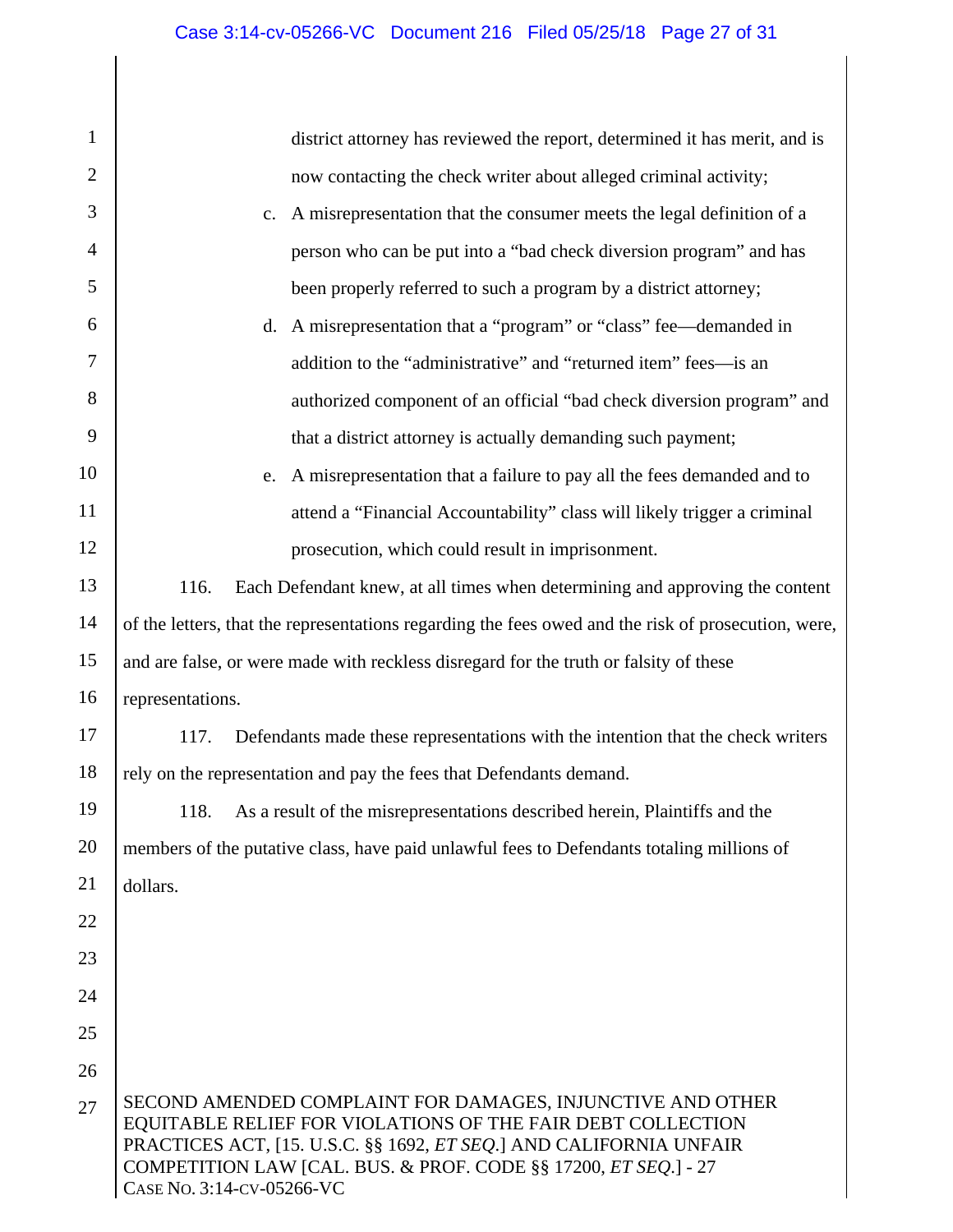## Case 3:14-cv-05266-VC Document 216 Filed 05/25/18 Page 28 of 31

|                        | <b>COUNT VI</b><br>(Negligent Misrepresentation)                                                                                                                                                                                                                                                        |
|------------------------|---------------------------------------------------------------------------------------------------------------------------------------------------------------------------------------------------------------------------------------------------------------------------------------------------------|
| 119.                   | Plaintiffs reallege and incorporate by reference each and every allegation set                                                                                                                                                                                                                          |
|                        | forth in the preceding paragraphs                                                                                                                                                                                                                                                                       |
| 120.                   | In communicating with check writers in connection with the bad check                                                                                                                                                                                                                                    |
|                        | restitution program Defendants assume a duty to be truthful in their statements to check writers.                                                                                                                                                                                                       |
| 121.                   | Defendants breached this duty in numerous ways, by making the false                                                                                                                                                                                                                                     |
|                        | representations described in this Second Amended Complaint.                                                                                                                                                                                                                                             |
| 122.                   | Relying on these representations, Plaintiffs and the class have paid money that                                                                                                                                                                                                                         |
|                        | they did not owe, including, but not limited to class fees, return item fees, administrative fees                                                                                                                                                                                                       |
| and other assessments. |                                                                                                                                                                                                                                                                                                         |
| 123.                   | The class alleged herein has paid millions of dollars in these unlawful fees.                                                                                                                                                                                                                           |
|                        | X. PRAYER FOR RELIEF                                                                                                                                                                                                                                                                                    |
|                        | For these reasons, Plaintiffs request that judgment be entered for them and for members                                                                                                                                                                                                                 |
|                        | of the class, against the Defendants, for:                                                                                                                                                                                                                                                              |
| A.                     | Declaratory relief that Defendants' collection practices violate the FDCPA and                                                                                                                                                                                                                          |
| the UCL;               |                                                                                                                                                                                                                                                                                                         |
| <b>B.</b>              | A preliminary and permanent injunction enjoining Defendants, their officers,                                                                                                                                                                                                                            |
|                        | employees, agents, and all those acting in concert with them as follows:                                                                                                                                                                                                                                |
|                        | Prohibiting Defendants from participating in the collection of checks<br>(1)                                                                                                                                                                                                                            |
|                        | pursuant to the Bad Check Diversion Act unless all requirements of the statute are met,                                                                                                                                                                                                                 |
|                        | Prohibiting Defendants from communicating with check writers without<br>(2)                                                                                                                                                                                                                             |
|                        | disclosing in each communication that it is a debt collector, not a district attorney's office,                                                                                                                                                                                                         |
|                        | (3)<br>Prohibiting Defendants from seeking to collect, or collecting, any                                                                                                                                                                                                                               |
|                        | unlawful fees, including, but not limited to, class fees, and                                                                                                                                                                                                                                           |
|                        |                                                                                                                                                                                                                                                                                                         |
|                        | SECOND AMENDED COMPLAINT FOR DAMAGES, INJUNCTIVE AND OTHER<br>EQUITABLE RELIEF FOR VIOLATIONS OF THE FAIR DEBT COLLECTION<br>PRACTICES ACT, [15. U.S.C. §§ 1692, <i>ET SEQ</i> .] AND CALIFORNIA UNFAIR<br>COMPETITION LAW [CAL. BUS. & PROF. CODE §§ 17200, ET SEQ.] - 28<br>CASE No. 3:14-CV-05266-VC |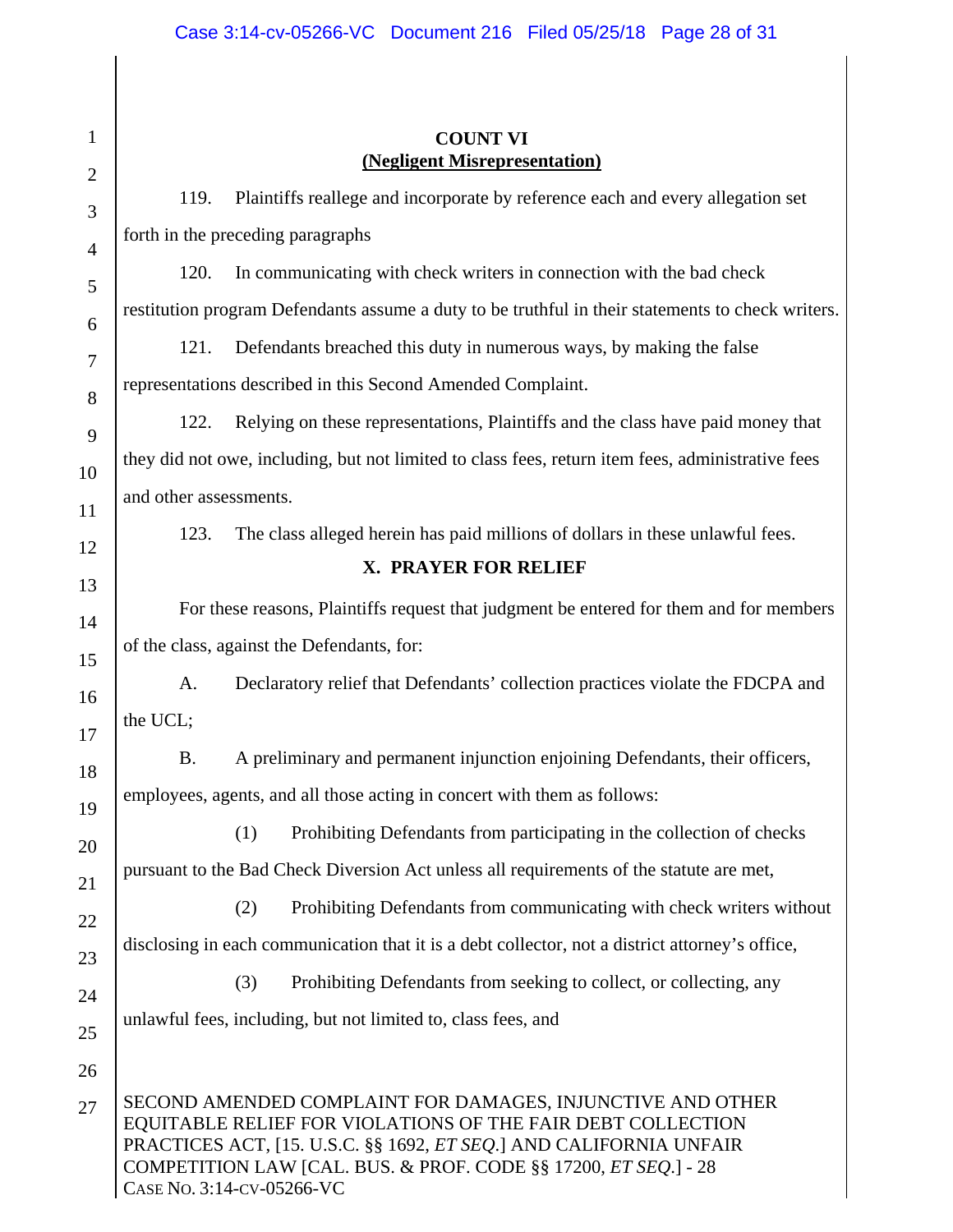## Case 3:14-cv-05266-VC Document 216 Filed 05/25/18 Page 29 of 31

| $\mathbf{1}$   |                                                                                          | (4)<br>Prohibiting Defendants from making false representations in their                                                                                                                                                                                                                        |  |
|----------------|------------------------------------------------------------------------------------------|-------------------------------------------------------------------------------------------------------------------------------------------------------------------------------------------------------------------------------------------------------------------------------------------------|--|
| $\overline{2}$ | communications with check writers;                                                       |                                                                                                                                                                                                                                                                                                 |  |
| 3              | $\mathcal{C}$ .                                                                          | Certification of the proposed class and sub-class set forth in this Second                                                                                                                                                                                                                      |  |
| $\overline{4}$ | Amended Complaint;                                                                       |                                                                                                                                                                                                                                                                                                 |  |
| 5              | D.                                                                                       | Appointment of Plaintiffs as representatives of the umbrella class;                                                                                                                                                                                                                             |  |
| 6              | Ε.                                                                                       | Appointment of Plaintiffs as representatives of the FDCPA subclass;                                                                                                                                                                                                                             |  |
| 7              | F.                                                                                       | Appointment of the undersigned counsel as counsel for the class and subclass;                                                                                                                                                                                                                   |  |
| 8              | G.                                                                                       | Actual damages;                                                                                                                                                                                                                                                                                 |  |
| 9              | H.                                                                                       | Restitution;                                                                                                                                                                                                                                                                                    |  |
| 10             | I.                                                                                       | Statutory damages pursuant to 15 U.S.C. §1692k;                                                                                                                                                                                                                                                 |  |
| 11             | J.                                                                                       | Punitive damages;                                                                                                                                                                                                                                                                               |  |
| 12             | K.                                                                                       | Costs and reasonable attorneys' fees;                                                                                                                                                                                                                                                           |  |
| 13             | L.                                                                                       | Permit Plaintiffs leave to amend the Second Amended Complaint to conform to                                                                                                                                                                                                                     |  |
| 14             | the evidence presented at trial; and                                                     |                                                                                                                                                                                                                                                                                                 |  |
| 15             | M.                                                                                       | Such other and further relief as the Court deems proper.                                                                                                                                                                                                                                        |  |
| 16             |                                                                                          | <b>DEMAND FOR TRIAL BY JURY</b>                                                                                                                                                                                                                                                                 |  |
| 17             | Plaintiffs demand trial by jury under Rule 38(b) of the Federal Rules of Civil Procedure |                                                                                                                                                                                                                                                                                                 |  |
| 18             |                                                                                          | of all issues triable of right by a jury.                                                                                                                                                                                                                                                       |  |
| 19             |                                                                                          |                                                                                                                                                                                                                                                                                                 |  |
| 20             |                                                                                          |                                                                                                                                                                                                                                                                                                 |  |
| 21             |                                                                                          |                                                                                                                                                                                                                                                                                                 |  |
| 22             |                                                                                          |                                                                                                                                                                                                                                                                                                 |  |
| 23             |                                                                                          |                                                                                                                                                                                                                                                                                                 |  |
| 24             |                                                                                          |                                                                                                                                                                                                                                                                                                 |  |
| 25             |                                                                                          |                                                                                                                                                                                                                                                                                                 |  |
| 26             |                                                                                          |                                                                                                                                                                                                                                                                                                 |  |
| 27             |                                                                                          | SECOND AMENDED COMPLAINT FOR DAMAGES, INJUNCTIVE AND OTHER<br>EQUITABLE RELIEF FOR VIOLATIONS OF THE FAIR DEBT COLLECTION<br>PRACTICES ACT, [15. U.S.C. §§ 1692, ET SEQ.] AND CALIFORNIA UNFAIR<br>COMPETITION LAW [CAL. BUS. & PROF. CODE §§ 17200, ET SEQ.] - 29<br>CASE No. 3:14-CV-05266-VC |  |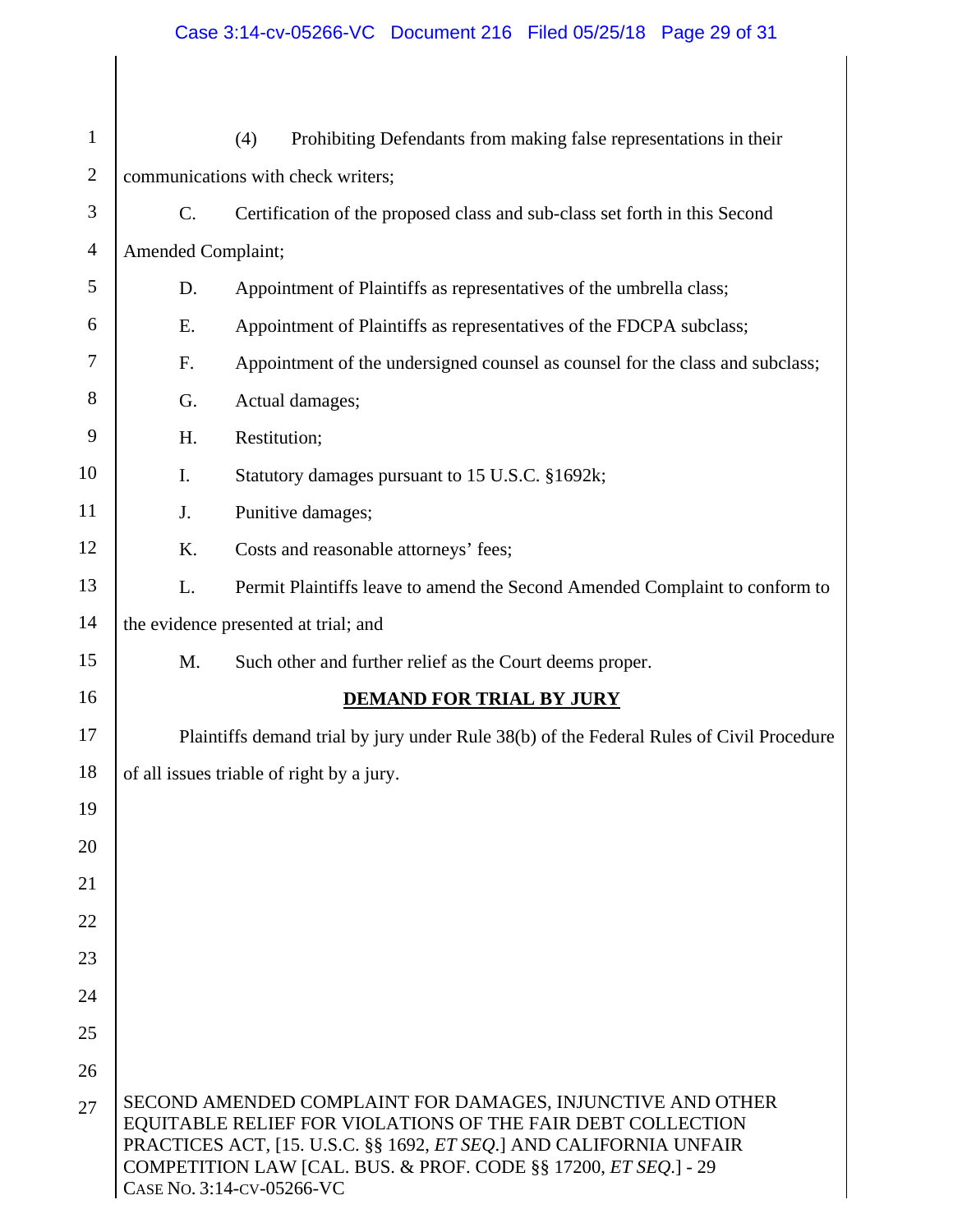| $\mathbf{1}$   | RESPECTFULLY SUBMITTED AND DATED this 25th day of May, 2018.       |
|----------------|--------------------------------------------------------------------|
| $\overline{2}$ | TERRELL MARSHALL LAW GROUP PLLC                                    |
| 3              | By: $/s/$ Beth E. Terrell, CSB #178181                             |
| $\overline{4}$ | Beth E. Terrell, CSB #178181                                       |
|                | Email: bterrell@terrellmarshall.com                                |
| 5              | Blythe H. Chandler, Admitted Pro Hac Vice                          |
|                | Email: bchandler@terrellmarshall.com                               |
| 6              | 936 North 34th Street, Suite 300                                   |
| 7              | Seattle, Washington 98103-8869                                     |
|                | Telephone: (206) 816-6603                                          |
| 8              | Facsimile: (206) 319-5450                                          |
| 9              | Paul Arons, CSB #84970                                             |
| 10             | Email: lopa@rockisland.com<br><b>LAW OFFICE OF PAUL ARONS</b>      |
|                | 685 Spring Street, Suite 104                                       |
| 11             | Friday Harbor, Washington 98250                                    |
| 12             | Telephone: (360) 378-6496                                          |
|                | Facsimile: (360) 378-6498                                          |
| 13             |                                                                    |
| 14             | Deepak Gupta, Admitted Pro Hac Vice                                |
|                | Email: deepak@guptawessler.com                                     |
| 15             | <b>GUPTA WESSLER PLLC</b>                                          |
|                | 1735 20th Street, NW                                               |
| 16             | Washington, DC 20009<br>Telephone: (202) 888-1741                  |
| 17             | Facsimile: (202) 888-7792                                          |
| 18             |                                                                    |
|                | Michael F. Ram, CSB #104805                                        |
| 19             | Email: mram@robinskaplan.com                                       |
|                | Susan S. Brown, CSB #287986                                        |
| 20             | Email: sbrown@robinskaplan.com                                     |
| 21             | ROBINS KAPLAN LLP<br>2440 West El Camino Real, Suite 100           |
|                | Mountain View, California 94040                                    |
| 22             | Telephone: (650) 784-4040                                          |
| 23             | Facsimile: (650) 784-4041                                          |
| 24             | <b>Attorneys for Plaintiffs</b>                                    |
| 25             |                                                                    |
|                |                                                                    |
| 26             |                                                                    |
| 27             | SECOND AMENDED COMPLAINT FOR DAMAGES, INJUNCTIVE AND OTHER         |
|                | EQUITABLE RELIEF FOR VIOLATIONS OF THE FAIR DEBT COLLECTION        |
|                | PRACTICES ACT, [15. U.S.C. §§ 1692, ET SEQ.] AND CALIFORNIA UNFAIR |
|                | COMPETITION LAW [CAL. BUS. & PROF. CODE §§ 17200, ET SEQ.] - 30    |
|                | CASE No. 3:14-CV-05266-VC                                          |